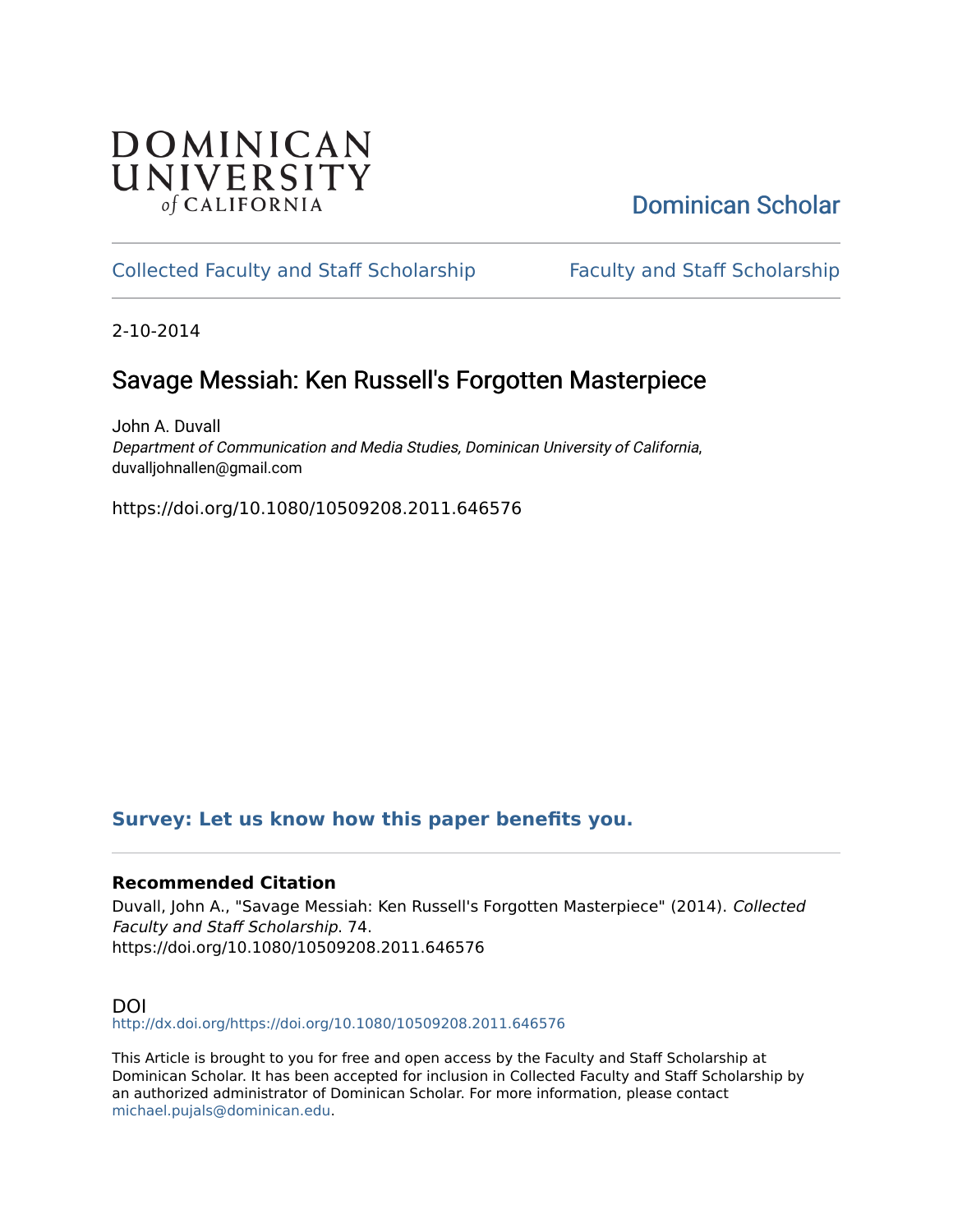*Savage Messiah*

*Ken Russell's Forgotten Masterpiece*

John A. Duvall, PhD Associate Professor of Communications Dominican University of California

September, 2011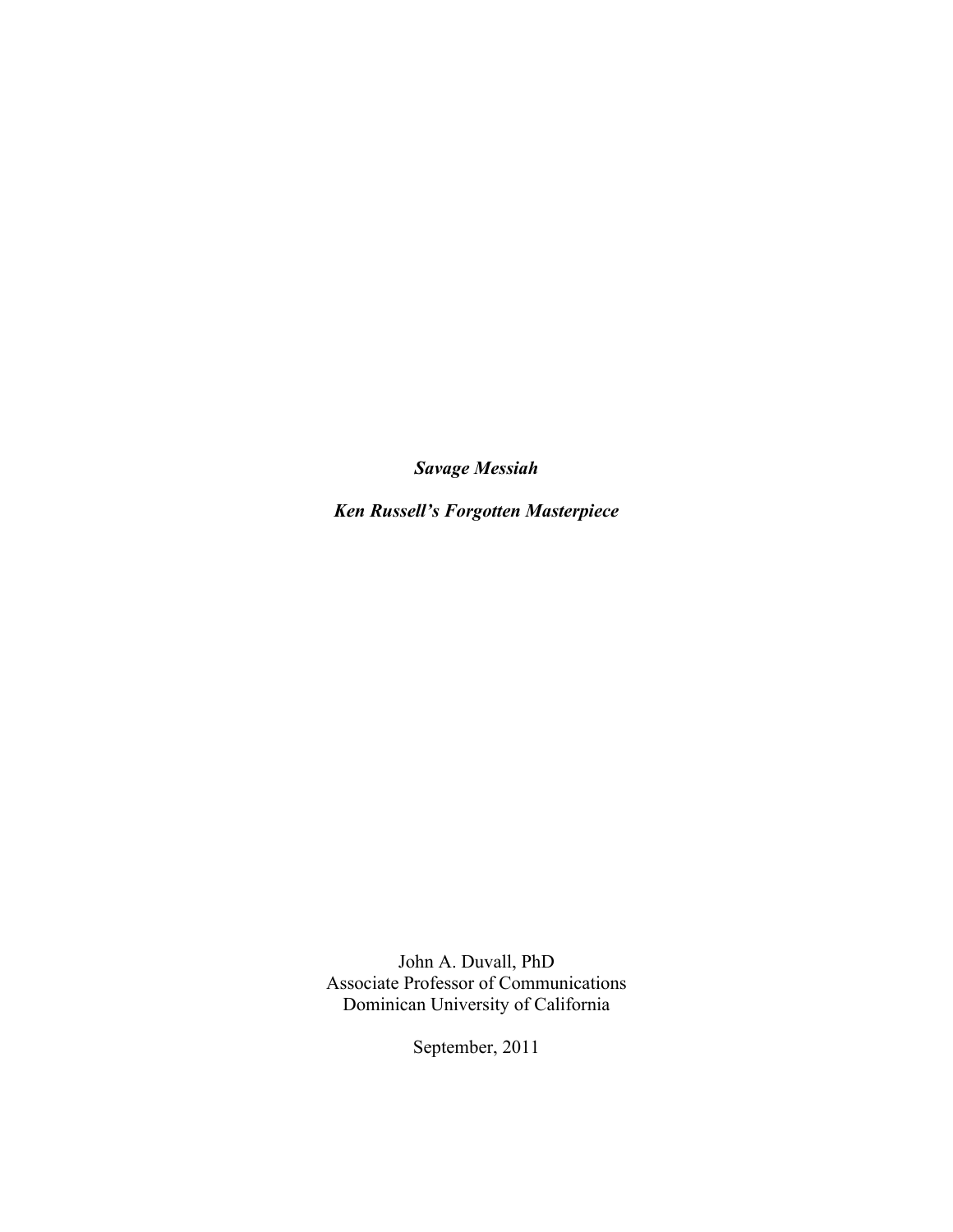#### **Savage Messiah: Ken Russell's Forgotten Masterpiece**

### **Abstract**

This paper presents an analysis of *Savage Messiah,* Ken Russell's filmic biography of WWI-era artist and sculptor Henri Gaudier-Brzeska, evaluating its various aesthetic codes of meaning, and demonstrating how these codes contribute to a unified narrative structure. Particular attention is paid to the phenomenological elements of the cinematic narrative – image composition, art direction, color, motion, editing and sound – in order to reveal the sensuous core of the film as its method of thematic expression. We offer observations on the narrative's deep structure in terms of symbolic references, on Russell's visual techniques of characterization, and on how these elements contribute to the integration of the film's aesthetic, emotional and intellectual expression.

Keywords: Ken Russell, *Savage Messiah,* Henri Gaudier-Brzeska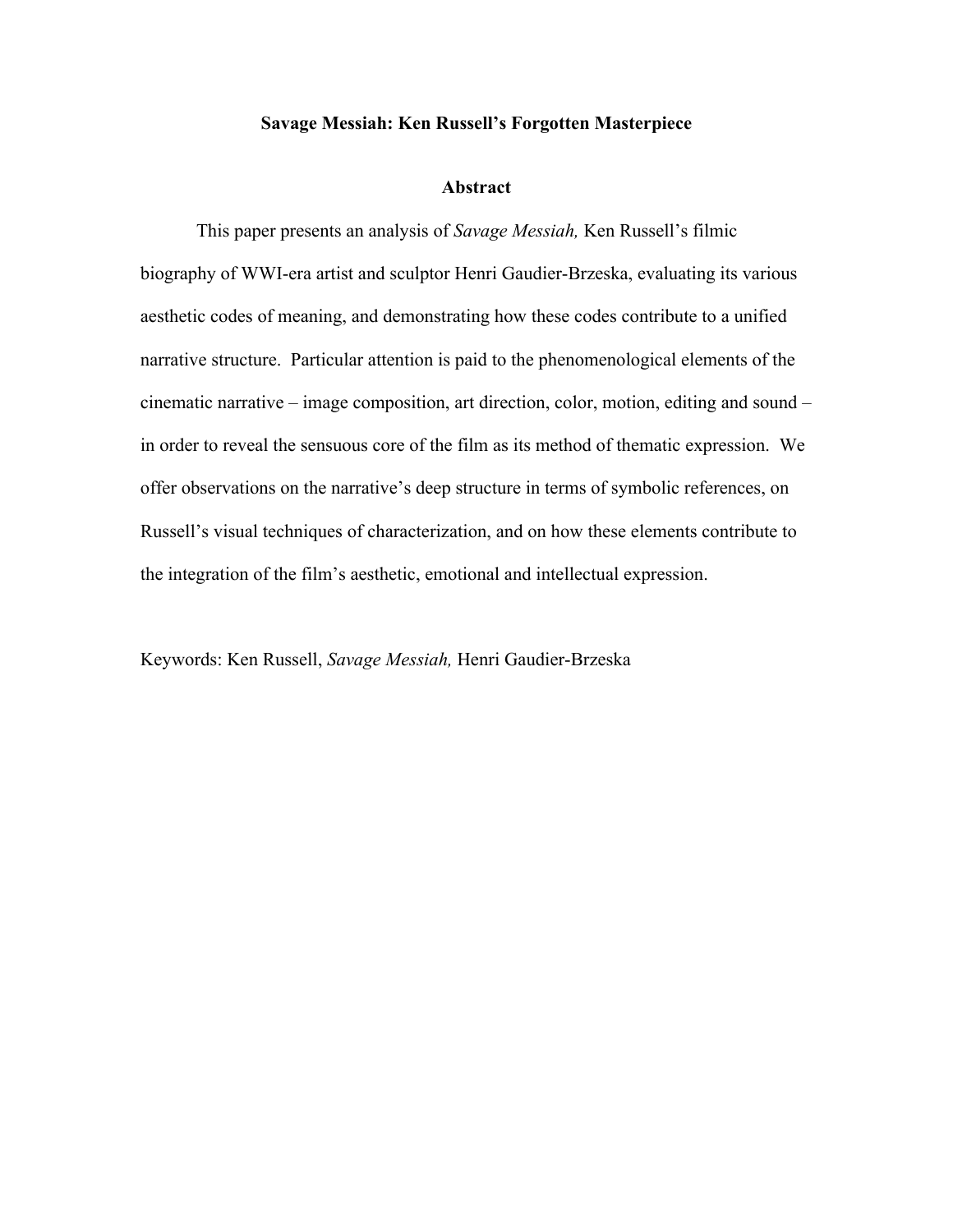### *Savage Messiah: Ken Russell's Forgotten Masterpiece*

Director Ken Russell has variously referred to his 1973 film *Savage Messiah* as a masterpiece, the best script he ever filmed, and one of the best collections of performances he ever directed (Fisher, 2000; Russell, 2001: 20). The film is simultaneously a portrait of an artist coming of age, an offbeat love story, and a powerful statement on the cost of war. But one thing is certain: few people among the current generation of film aficionados have ever viewed it. *Savage Messiah* played in theaters for only one week in its original 1972 release, and as of 2011 it is still not available on DVD. Yet some Russell scholars believe it may represent the consummate work in a long and controversial career (Hanke 1984: 218).

Based on the book of the same name by J.S. Ede (1931), *Savage Messiah*  chronicles the brief life and career of little known French artist and sculptor Henri Gaudier, viewed principally through the prism of his Platonic love affair with his partner Sophie Brzeska, with whom he shared names. It is without a doubt Russell's most personal statement as an auteur, reflecting his own views on art and the artistic life.

Russell first encountered Ede's book during a period of recovery following what he called a nervous breakdown, following a series of false career starts in the Merchant Marine, the Royal Air Force, and as a failed dancer and actor (Baxter, 1973: 15). Gaudier-Brzeska's incredible artistic productivity during his brief life, in the face of poverty and hardship, served as an inspiration for Russell at the beginning of his career in film, and helped give him the confidence to carry on (Hanke, 1984: 180; Phillips, 1979: 112; Russell 1991: 87). He had always been interested in adapting the book to film, and when the rights became available in 1971, Russell grabbed them up immediately.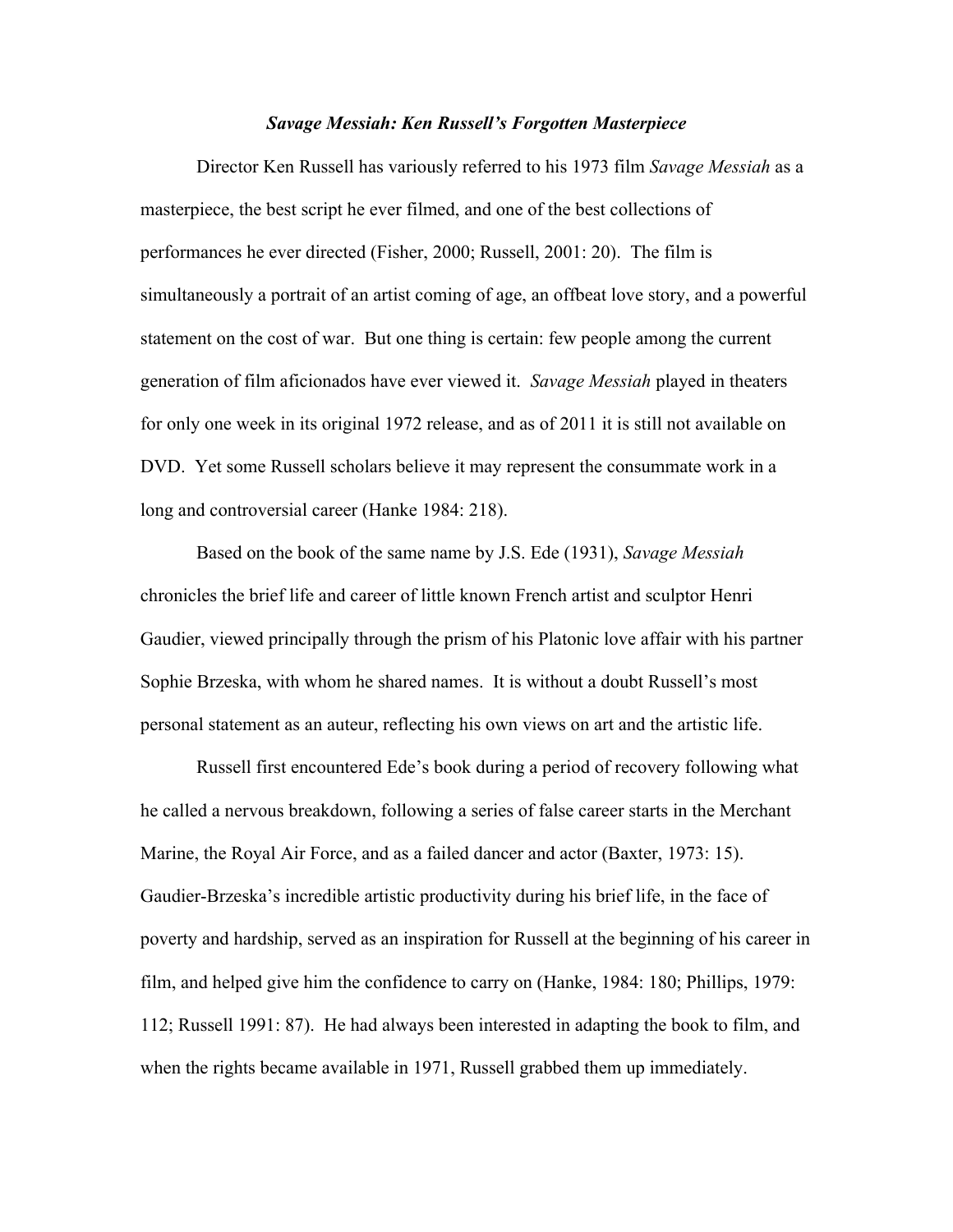It was a pivotal moment in Russell's career. After enjoying a decade of success producing documentaries and biographical dramatizations for BBC television, Russell had directed three successful, daring feature films: *Women in Love* (1969)*,* an adaptation of the D. H. Lawrence novel, for which Glenda Jackson won a Best Actress Oscar and Russell earned a nomination for Best Director; *The Music Lovers* (1971)*,* a biography of the composer Tchaikovsky that dramatized his struggles with homosexuality and his disastrous marriage; and *The Devils* (1971)*,* a tale of religious fanaticism and political corruption in France based on a book by Aldous Huxley. All three films involved provocative and controversial nude scenes, and portrayed characters in self-destructive sexual relationships. Collectively they established Russell as the pre-eminent (or at least the most notorious) British film director of the decade, a figure who stimulated much controversy as well as admiration from both audiences and critics.

However, Russell suffered his first major directorial setback with *The Boy Friend*  (1971)*,* adapted from a theatrical musical, which proved a failure both with critics and at the box office. Russell's response was to fall back on the genre most familiar to him - the artist's biography - and to produce it with a small budget and crew, similar to his days back with the BBC. *Savage Messiah* provided the perfect vehicle for this effort. In order to have total artistic freedom, Russell raised the financing for the film entirely by himself, to a large extent from his own resources by mortgaging his large home – a risky strategy that left him open to financial ruin (Russell 1991:88).

In terms of theme or genre, *Savage Messiah* may be viewed from several different points of view. As indicated by its sub-title – "the story of a young French art student and the lonely Polish woman he met in Paris before the First World War" – the core of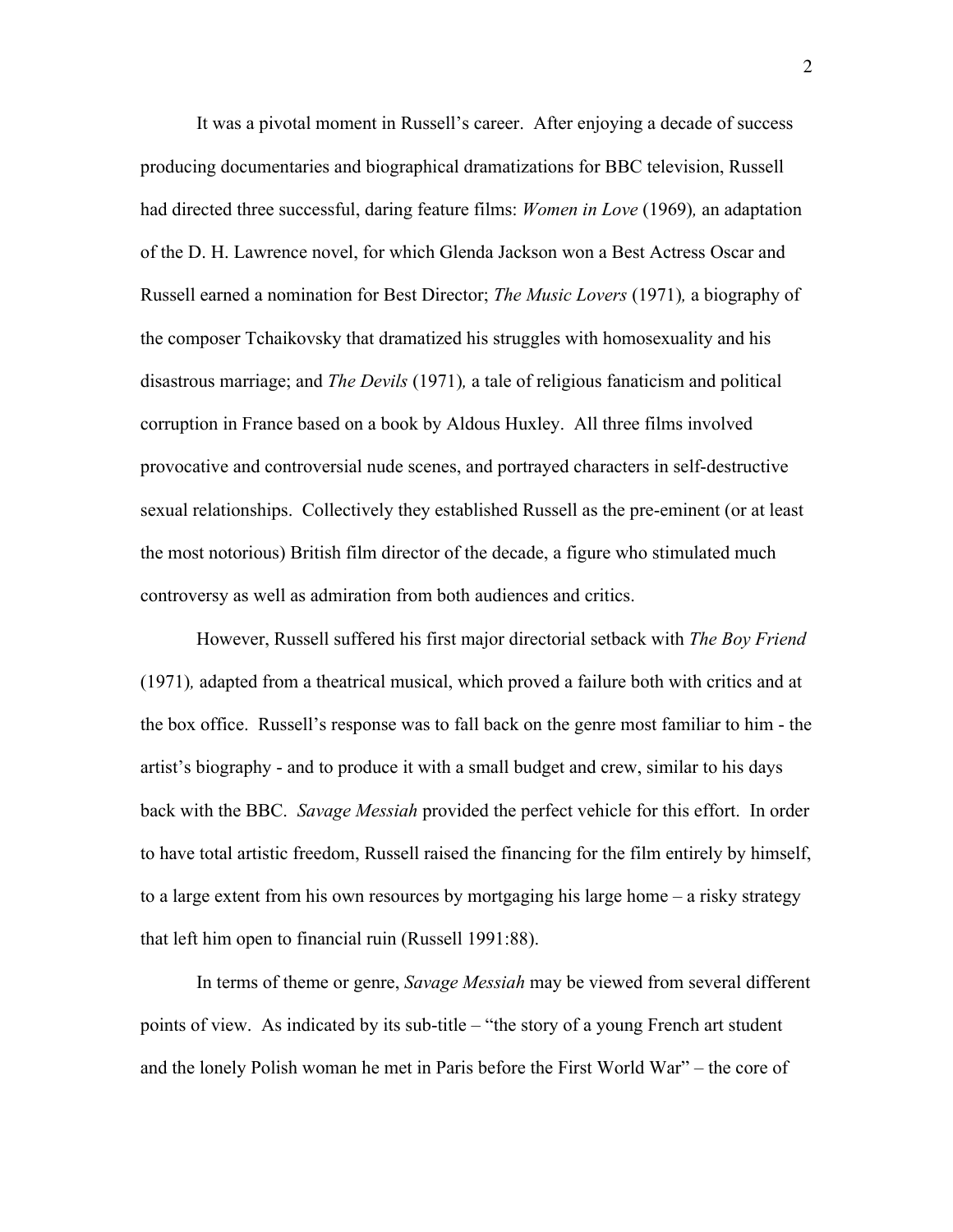the film is the unconventional love story between the young Gaudier and the older Brzeska, a partnership that was Platonic but very passionate, and survived many challenges of poverty and separation (Gomez, 1976-2: 70; Hanke, 1984: 181). The film is a classical "portrait of the artist as a young man," showing how Gaudier developed his skills and self-confidence despite incredible obstacles, and arose to become a recognized self-made genius. Often in the film Russell contrasts two aspects of the struggles of the artist: the striving for perfection in the realization of an ideal on the one hand, and the inevitable opportunistic concessions to survival on the other.

*Savage Messiah* also serves as a vehicle for director Russell to voice many of his own opinions about art and the demands of the artistic life, views that he shares deeply with Gaudier. Finally, the outcome of the film, ending with Gaudier's death in the trenches of World War I, delivers an emotional message about the destructive waste of war, served up to its audience while the war in Vietnam still raged (Hanke, 1984: 218).

The script for *Savage Messiah* was adapted from Ede's book by Christopher Logue, whom Russell knew as a poet and actor; ironically, this was one of the few scripts Russell directed on which he did not at least share screenwriting credit. The bulk of the book was drawn from letters written by Gaudier to Sophie, which in part explains the centrality of their relationship in the film's narrative. To crew this small budget production Russell relied on his stable of regulars, among them production designer Derek Jarman, costume designer Shirley Russell (Ken's wife), and editor Michael Bradsell. For director of photography Russell chose Dick Bush, with whom he had worked on several BBC productions. The goal was to film this "chamber piece" quick and dirty, like a BBC television production with a family feeling among the actors and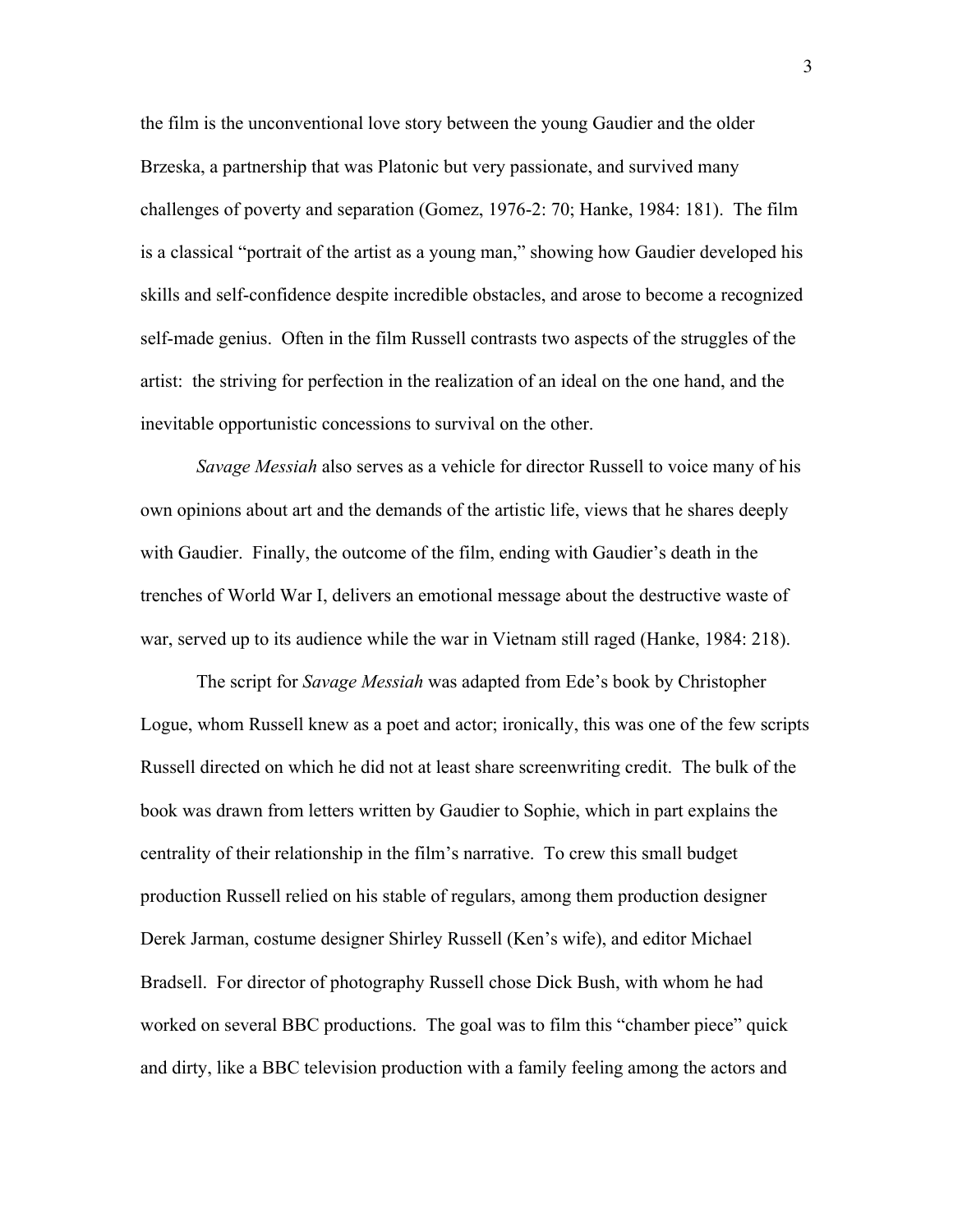crew, and it worked to perfection (Baxter, 1973: 56; Gomez, 1976-1: 166; Phillips, 1979: 113). Despite the limits of resources and time during production, the pace of the dialogue, the movement of the camera and the often jolting editing gives the film a dynamism and vibrancy beyond its budget (Lanza, 2007: 137)

The requirements of the lead roles, as well as the low budget, demanded that Russell reach outside of his coterie of familiar actors for casting Henri and Sophie (Baxter, 1973: 50). For Sophie he chose Dorothy Tutin, who had a distinguished career in the London theatrical world for 20 years, but had been little seen on screen. For Henri, Russell cast a newcomer, Scott Antony, who made his screen debut in *Savage Messiah.*  Both delivered extraordinary performances. Tutin could well have merited Academy Award consideration, had enough reviewers seen the film, and Antony is amazingly persuasive for a novice, a great testimony to Russell's "hands-off" style of directing actors.

As a director, Russell had become known for what many critics regarded as "excessive" dramatic techniques – over-elaborate camera moves, startling cuts, subjective interpretations of characters' imaginations, distortion of historical events – in general, attempting to force his intense visions onto the audience with a complete lack of subtlety. In this regard, *Savage Messiah* was a noticeable step back towards realism for Russell. While the film does contain some of his signature techniques – such as intentional jump cuts, fast-paced dialogue, intense relationships, and his favored themes of sex and death – Russell stays away from subjective fantasies and dreams, and tells this story through a more conventional narrative style (Hanke, 1984: 179). The camera's point of view is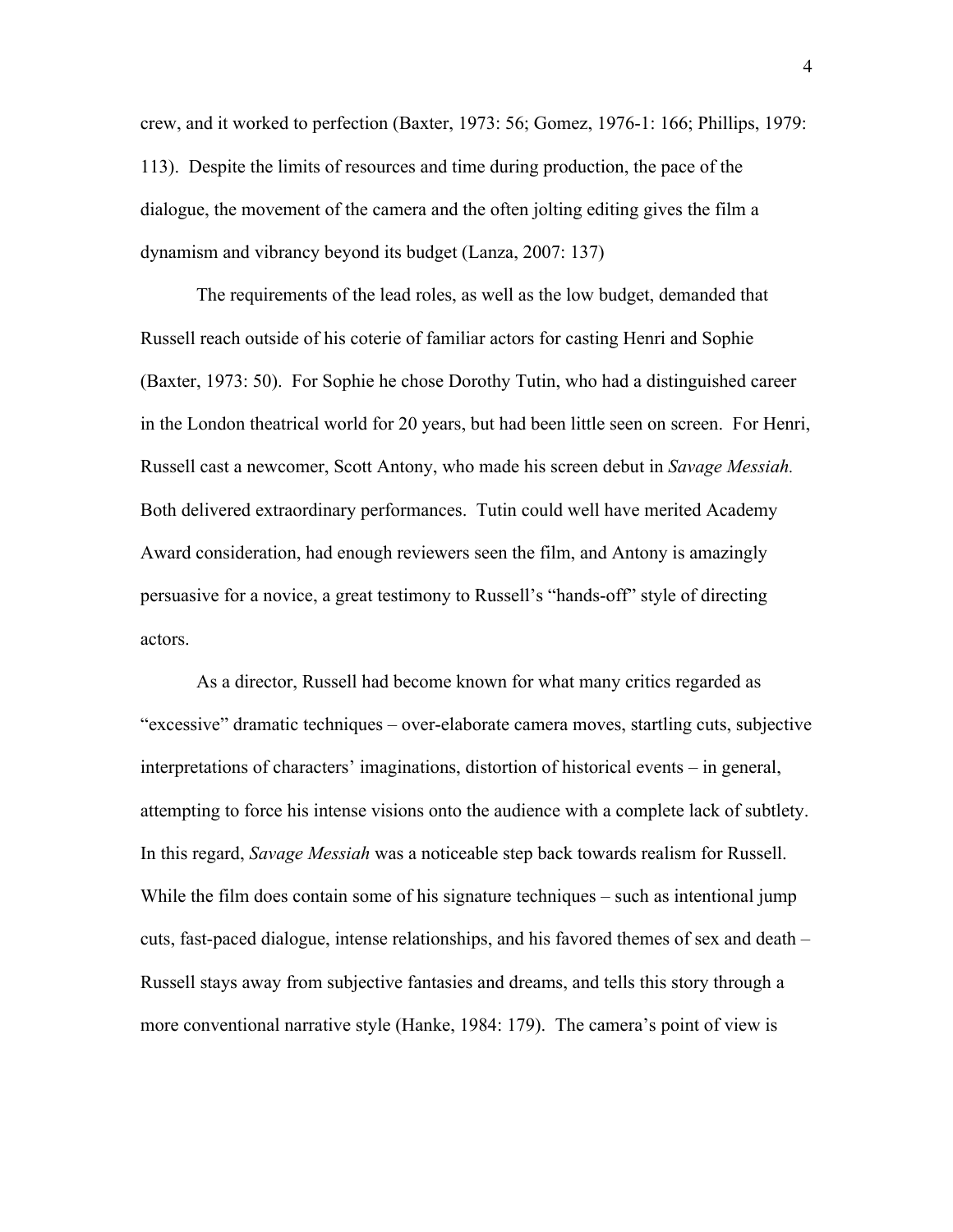basically objective, in terms of not making the audience look at the action from any character's perspective, or identify too intensely with any particular character.

The handsome young Frenchman Henri Gaudier first meets his partner-to-be Sophie Brzeska in a library in Paris early in the twentieth century. After forcing a stranger to surrender her usual seat to her, she meticulously sets her place for writing. She is fortyish, gaunt, ornery but lively. Gaudier watches her with amusement, then fashions an origami bird and offers it to her, striking up a conversation. Close-ups zero in on Henri and Sophie individually at first, then widen out to two-shots. Despite their contrasting personalities, their loneliness is clearly a factor drawing them to each other (Phillips, 1979: 117). The library setting, with its regimented organization, rectangular visual lines and enforced silence, establishes a pattern of using interior space as an oppressive enforcer of isolation and conformity against the boisterous and rebellious artistic temperament.

In the following scene, Henri and Sophie walk through a public garden, where Henri climbs upon the nude statues adorning a fountain and satirically harangues the crowd on the evils of art, until the police chase him off – the first of many rejections by official society that he will suffer for his art (Hanke, 1984: 182). Henri's climb up onto the fountain, looking down upon the crowd, establishes his pattern of upward movement, in contrast to Sophie's position below at the edge of the fountain. A quick zoom in on her emphasizes Sophie's insecurity in the crowd. Russell's use of jump cuts discontinuous shifts in time and space, such as Henri's ascent onto the fountain – departs from the conventional illusion of continuity editing, reinforcing Gaudier's equally selfconscious musings about art, sex and revolution.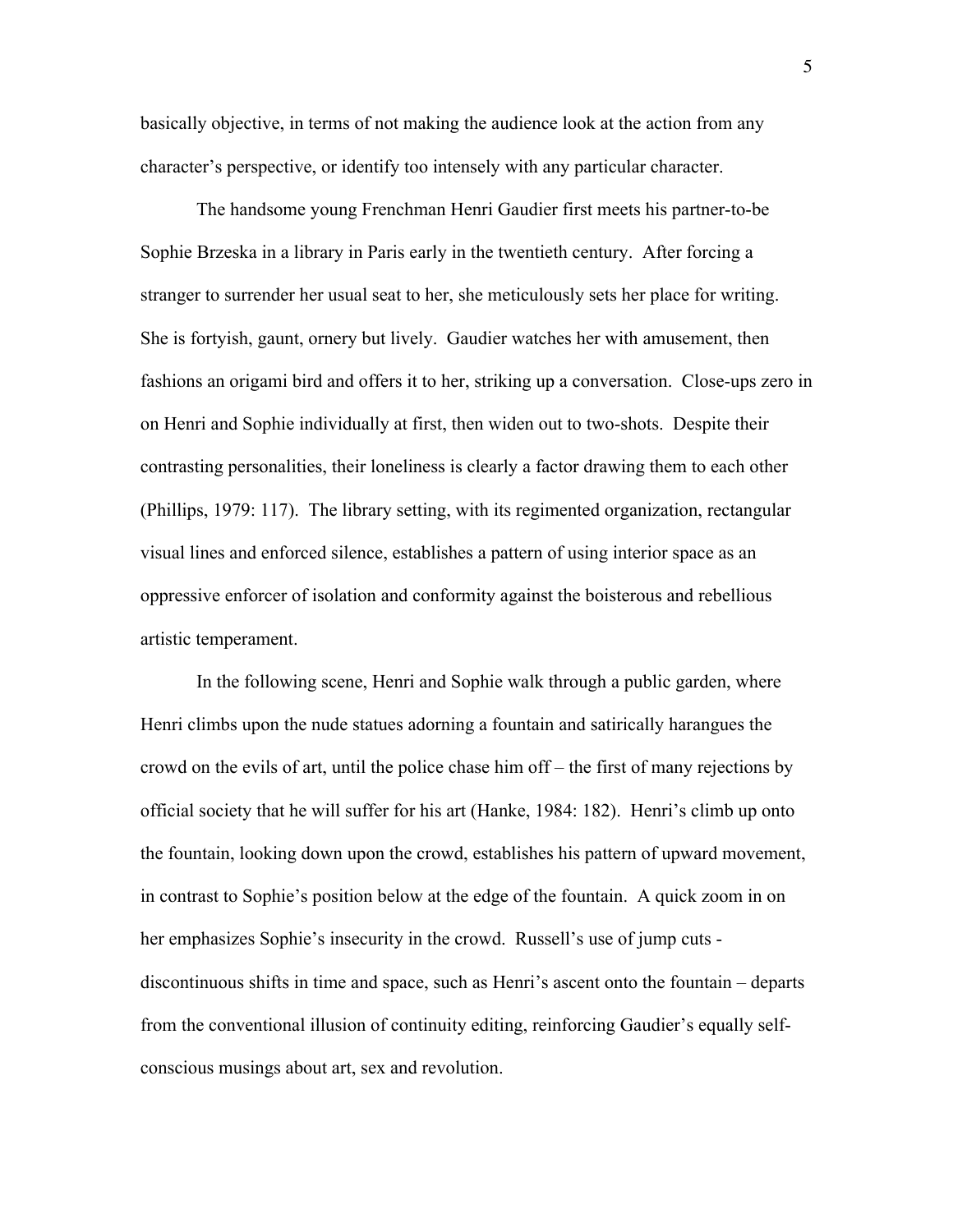Henri's flamboyant speech about art announces the film's primary conceit – "Russell's philosophic discourse on art and the artist" (Hanke, 1984: 199; Gomez, 1976- 1: 171) – engaging the viewer on an intellectual level while keeping the pace moving quickly. Much of Russell's work demonstrates his belief that the more intellectual the content of a scene, the more outlandish must be its visual and temporal representation. This sequence establishes Henri and Sophie as principal characters and marks the character contrasts between them, in terms of age, appearance, and emotional and intellectual disposition. Henri is young, irreverent and full of exuberance. Sophie is rigid, suspicious and defensive, and filled with frustrated ambitions as a novelist.

Sophie invites him to her tiny apartment, preparing him dinner while he sketches her. The apartment is in a triangular attic, claustrophobic, leaving little room for heads, but affording the camera unusual perspectives from just about any angle. Yet the starkness and angularity is moderated by the redness of the oil lamp's light, which brings out the warm tones of the wooden walls as well as the faces. Sophie chops unrelentingly at her vegetables while delivering a long monologue, revealing her painful history of poverty, inadequacy and abuse at breakneck speed. Sophie's monologue is intensely poetic, crammed with colorful analogies, metaphors and striking turns of phrase. Russell's frequent use of rapid-fire dialogue allows him to cover the philosophical and psychological exposition that concerns him, without slowing down the pace or appearing too facile or preachy (Hanke, 1984: 179).

Sophie's close-up exemplifies how facial details (enhanced by make-up) can contribute mightily to a dramatic impression. Her thin eyebrows, closely cropped hair, thin lips, and lined face and hands give her a truly withered countenance, especially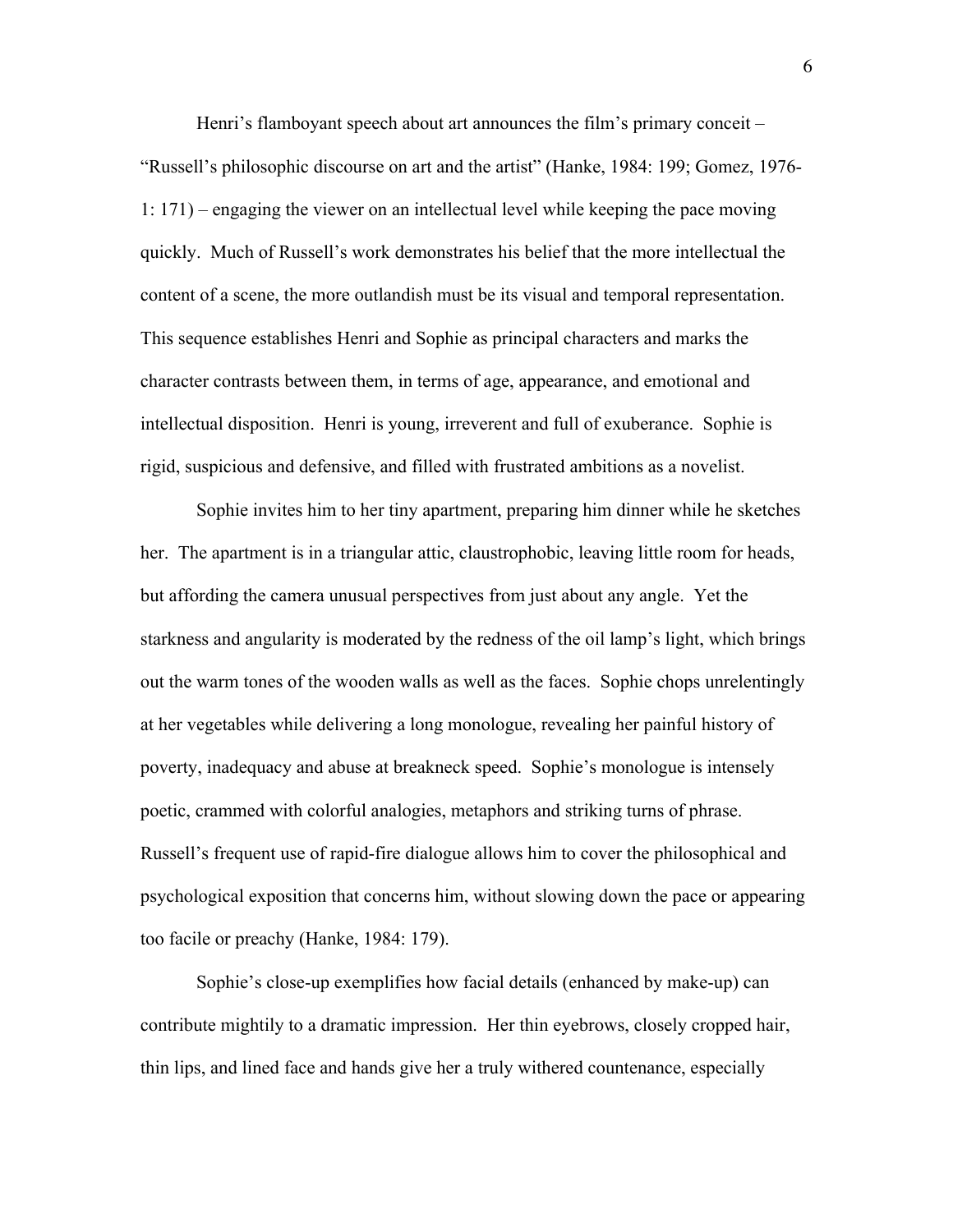compared to Henri's boyish complexion. The way she calls him "boy" throughout the film suggests that their Platonic affair fulfills certain maternal needs for her, while injecting a subtle incestuous element into the psychology of their chaste relationship. Despite his apparent confidence, Henri confesses his need for support in achieving his creative ambitions (Gomez, 1976-2: 71).

Henri and Sophie visit the Louvre museum and immediately encounter the wrath of officialdom for his sloppy dress and uncouth behavior. Henri climbs atop an Easter Island statue and rants against worshipping art to the museum guards, who mount a ladder to restrain him and summarily eject him into the street. Henri and Sophie suffer repeated persecution and rejection at the hands of uptight society (Gomez, 1976-2: 74). Russell views the artist as rebel - the creative individual invariably at odds with those who live their lives by following rules and regulations, whether those of religion, nation or even art (Gomez, 1976-1: 167). Another symbolic motif, often played for humor but with clear psychological significance, is Henri's association with phallic objects (e.g., the Easter Island statue), emphasizing both the power of his artistic creativity, as well as his sexual frustration with Sophie.

The museum is another geometrically well-ordered and socially oppressive space that enforces silence, similar to the library in the opening scene. Russell's use of very wide-angle lenses exaggerates the cavernous quality of the museum to the point of surrealism, curving the lines of the ceiling and distorting the height of the guard's ladder – a technique that distorts visual reality by exaggerating depth as well as enhancing the speed of motion. In this scene Russell again employs jump cuts and visual slight-of-hand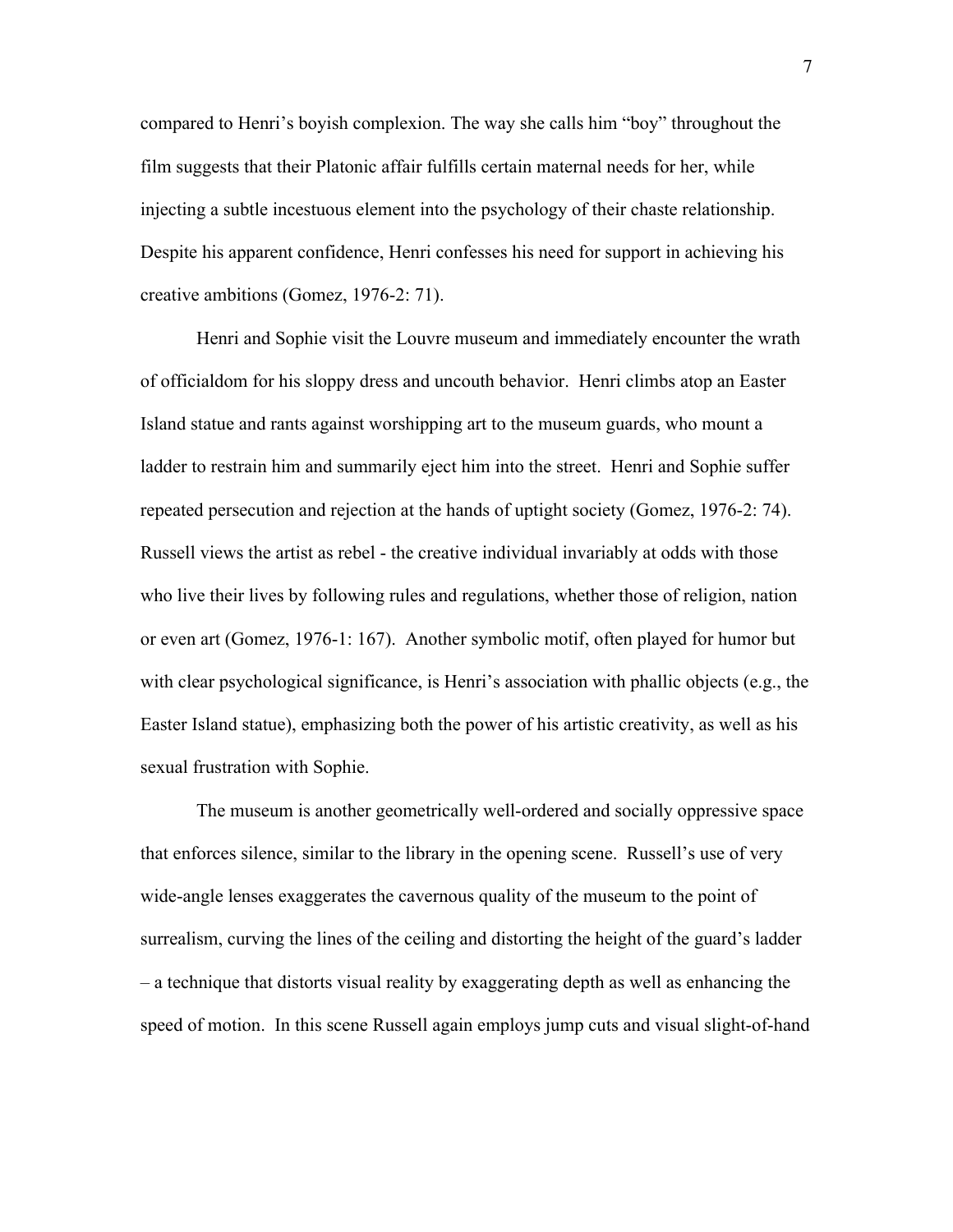to get Henri atop the statue. But he carefully uses long takes and tracking shots to build up to his "shock cuts", thus giving them added impact.

After departing Paris, Henri and Sophie ride by carriage with his mother and father to their country home. Proper Victorians, they install Sophie in an adjacent cottage rather than allowing her to stay in the main house near Henri, suffering upon her one more rejection. Undeterred, Henri visits her by night, but she says she prefers her solitude and sends him away.

As Henri enters an environment related to his past, images shift subtly to light pastels in the day sequences, and sepia tones resembling old photographs in the interiors. The scenes in Sophie's cottage, which is cluttered with memorabilia, are so deeply sepiatoned that they resemble black and white more than color, more shades than hues. As in memory, the treatment of time becomes less rigidly defined here. Continuity sequences give way to lyrical montages punctuated by brief moments of dialogue. The audience cannot tell how long the "lovers" reside at the estate, but glimpse only the emotional highs and lows.

By day, in one of the film's more poetic sequences, they enjoy many pleasures sitting among the fields and trees, he sketching and she reading. They read verse to each other and vow to share names. Then one day the local constable evicts Sophie from the cottage, based on a complaint that she is guilty of the "improper reception of men" – ironic, since she is completely innocent. First rejected by the high culture represented by the museum, then cast out from his old home, Henri throws a tantrum in Sophie's defense and they depart, heading for London.

8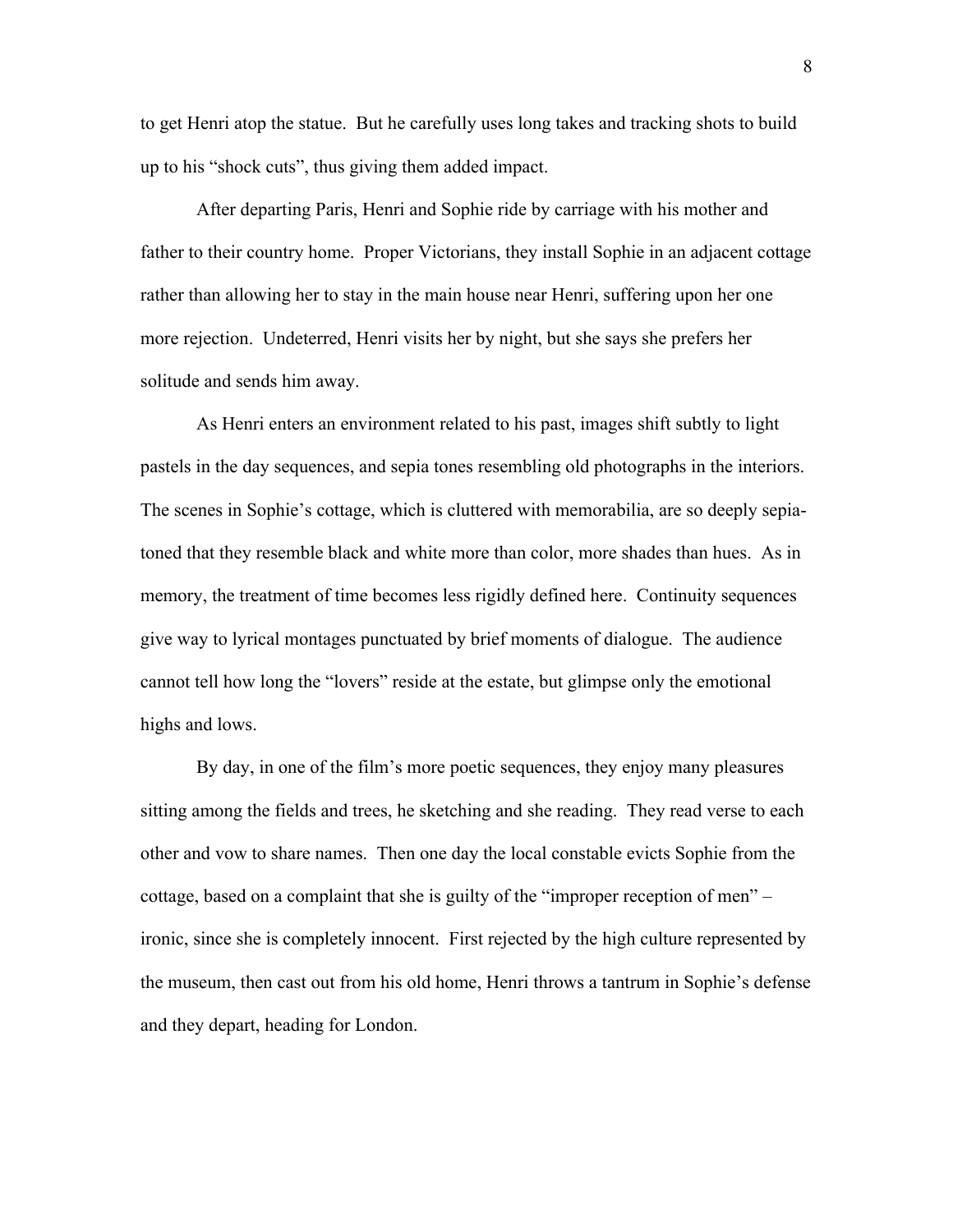Russell's films often involve a protagonist's conflicted relationship with his or her parents. Henri's parents are puritanical, controlling, judgmental and emotionally distant*.*  Their initially subtle and later overt rejection of Sophie extends that motif, and the lifeless environment in which they exist presents both Henri's rebelliousness and his artistic disposition in a new light. Russell's viewpoint is typically Freudian: art seems to arise from repression and sublimation of sexuality, due to unresolved parental conflicts, based on the parents' passive-aggressive pattern of superficial acceptance and implicit rejection.

Henri and Sophie set up a living space beneath the arch of a railway station in London. He teases her playfully about her sexual reluctance, but when he becomes too persistent, she gets angry and tells him to go find a whore. He asks her for the money and she gives him some. Henri wanders the red light district and engages an old whore. But when he returns in the early morning, he posts some new nude sketches on the wall and returns the money to Sophie. Their sexual struggle again moves to the foreground, and through sublimation of lust, art is the victor and Henri's commitment to Sophie is reaffirmed.

Though erotically distant, they are bound together in their exile from their native land and in their isolation from the social world outside. The feeling of claustrophobia and poverty is palpable in the production design – a "subterranean dwelling which combines the worst qualities of the factory, the prison cell and the sewer" (Hanke, 1984: 192). The flat has brick walls and an earthen floor. The low stone ceiling hovers just above their heads, reminding us of the limitations of their situation; the world is literally closing in on them.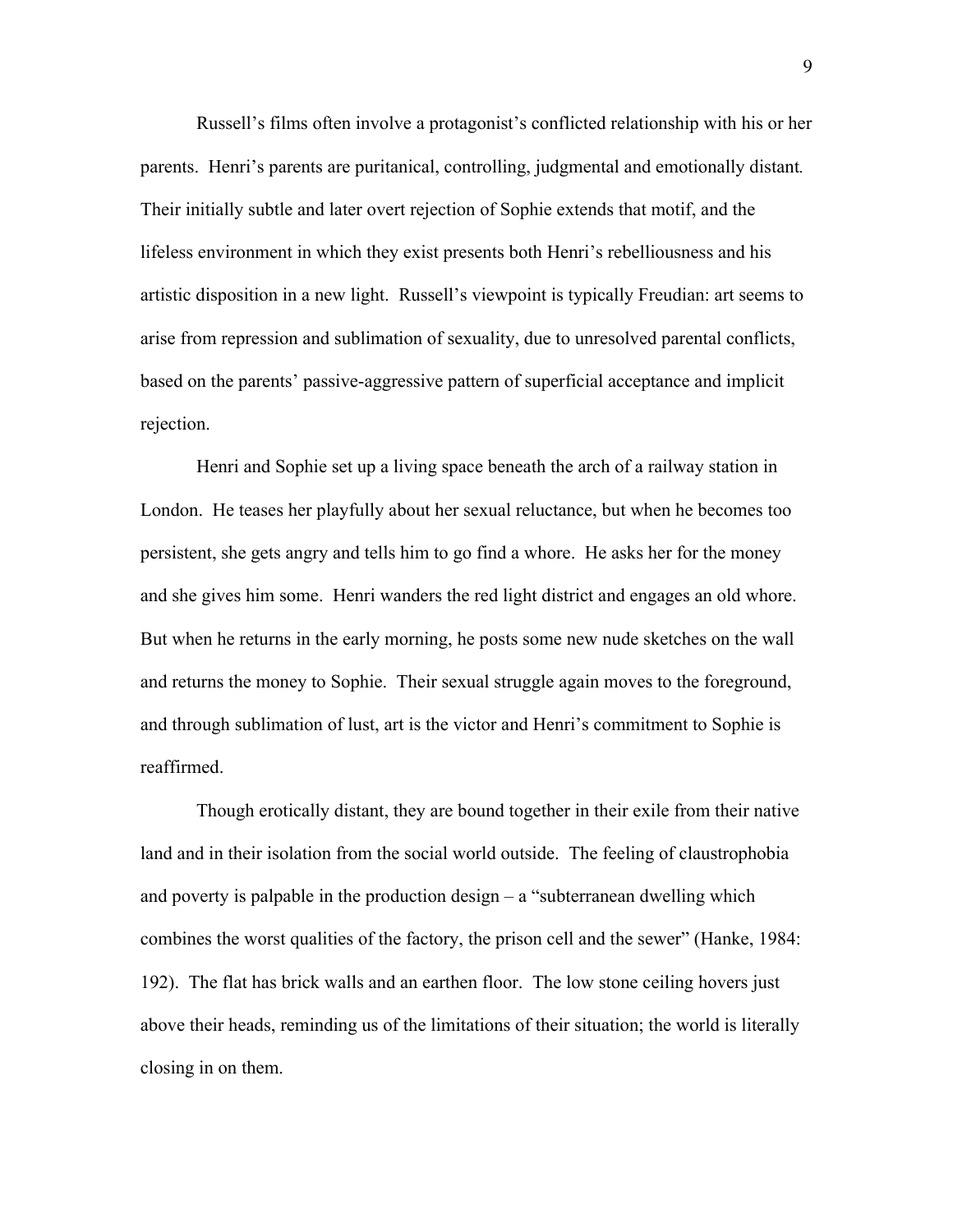The use of color in the basement flat reinforces the dominant emotion. The moonlight that shines down though the gratings is bluish, contrasting with the warmer reds that shine from the coal lamps and reflect off the brick walls. As Russell plays contrasting colors against each other, the struggle between joy and sorrow becomes a battle between red and blue tones. Also, lighting from the street shines down at oblique angles, creating unusual, slightly surreal shadows everywhere, often dividing faces into bluish cold and reddish warm tones: the dual nature of human emotion captured in visual terms.

Russell often uses sound to build the emotional pitch of sequences, but always in harmony with the realism of the setting. The roar of the train overhead always seems to coincide with highly charged emotional exchanges, forcing the characters to shout at each other even louder in order to be heard – a clever dramatic device, but consistent with the diagetic action in their impoverished abode.

Finally Henri lands a job, and his employer arranges for an art dealer/friend to visit their flat for dinner. Mr. Corky (played by choreographer Lindsay Kemp) arrives, a round-faced, distinctly effeminate man who immediately falls in love with Henri's sketches and offers to buy one. They sit down for dinner, which makes a much poorer impression on their guest. Corky admits he can't pay on the spot; Sophie is skeptical but Henri laughs it off. The lovers stage a mock fight, rolling around on the floor, and Corky, embarrassed, slips out the door unnoticed.

The specter of homosexuality often lurks in the background (and sometimes in the foreground) of the sexual conflicts in Russell's films, as the domain of those who cannot cope with heterosexual strife. The possibility hovers that Corky may have ulterior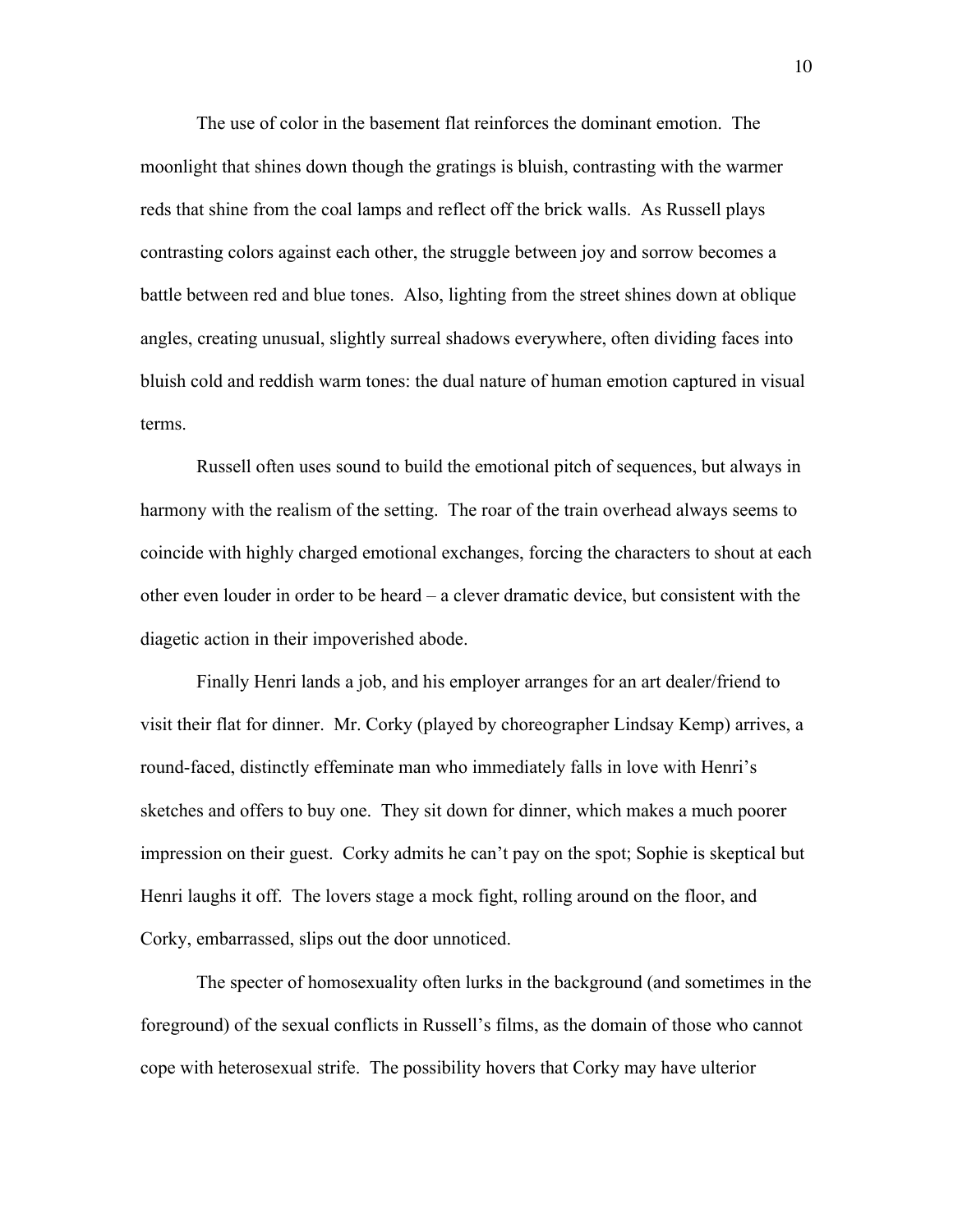motives for his interest in Henri, but the two men quickly develop a valuable friendship based on their dedication to art. Corky is a distinct departure for Russell, a sympathetic character who is not seeking association with an artist for mercenary or unbalanced psychological reasons.

Corky invites Henri and Sophie to dine with his friends from the artistic community – critics, dealers, and gadflies modeled after the Vorticist circle. The names of the characters in the film are fictionalized, but historically they represent members of the London avant-garde art world such as Middleton Murray and Katherine Mansfield. The dinner sequence opens with a long tracking shot of their faces - garishly made-up, each person with some absurd or pretentious remark – before we even get an establishing shot of the room. Here Russell works at his side-show best, digging the screw deeply into all he views as elitist, hypocritical and shallow: a montage of bizarre faces like so many caricatures from a deck of cards. Everyone is adorned in bold primary colors, reinforcing the outlandishness of their egos. An endless barrage of clichés and deprecatory slurs, the dialogue in the scene combines with the noisy clinking of glasses and plates to create an atmosphere of stifling snobbery and gluttony.

All the discussion is about politics and critical reviews, about which our newcomers know nothing, just as they are ignorant of the proper way to eat soup. Responding to questions about his work, Henri boasts of all sorts of things he has not really done. Sophie sings a crude folk song to everyone's consternation. Shaw, a prominent art dealer, offers to pay Henri a visit in the morning to see one of his sculptures (which does not actually exist).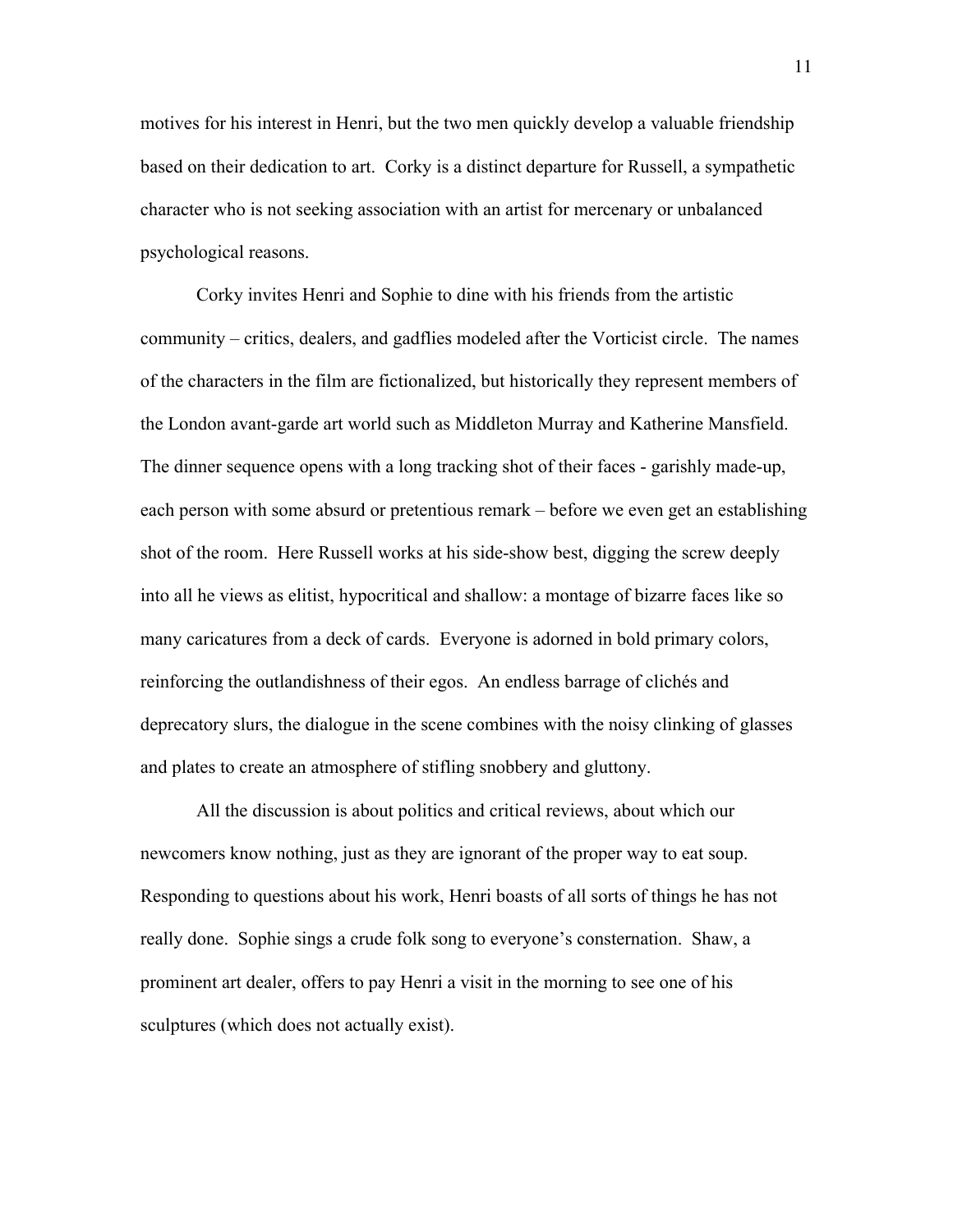Once again Henri and Sophie are excluded from conformist society, this time a clique at the heart of the commercial art world itself, but every bit as affected in its radicalism as Henri's native community was in its conservatism (Lanza, 2007: 138). Russell's political views seem to have an affinity for libertarian anarchism – he never seems to encounter an organized group that he regards with favor. This dinner scene foreshadows the increasingly political climate explicitly focusing on the possibility of war – a prediction that grows progressively more significant as the narrative develops. Although Henri loudly proclaims that he "loves war" because of its intensity, one cannot escape the impression that he is primarily attempting to offend his audience, since later in the film he expresses contempt for those who allow themselves to be led into slaughter by pompous generals and popular pressure.

After the dinner, with Sophie and Corky tagging along, Henri leads an expedition through a cemetery for a gravestone adequate for his artistic purposes. The search for the stone in the graveyard is a fine example of Russell's use of symbolism in harmony with narrative. On one hand, it is perfectly logical in terms of plot. But the image of Henri trekking among the graves implies much more; it represents the artist's rootedness in the past, paying homage to how one living man builds on the achievements of those who have gone before. It is also, of course, delightfully irreverent, grave-robbing being a criminal act. Russell admires the anarchic struggle of the artist as outlaw.

Back in his flat, Henri dons some goggles and begins chipping away. As his friends doze off, Henri talks to himself to stay awake, overflowing with ideas about art, work and life. This sculpting scene is the pivotal sequence in the film. The audience sees Gaudier-Brzeska the artist at work, totally involved and committed to his task. The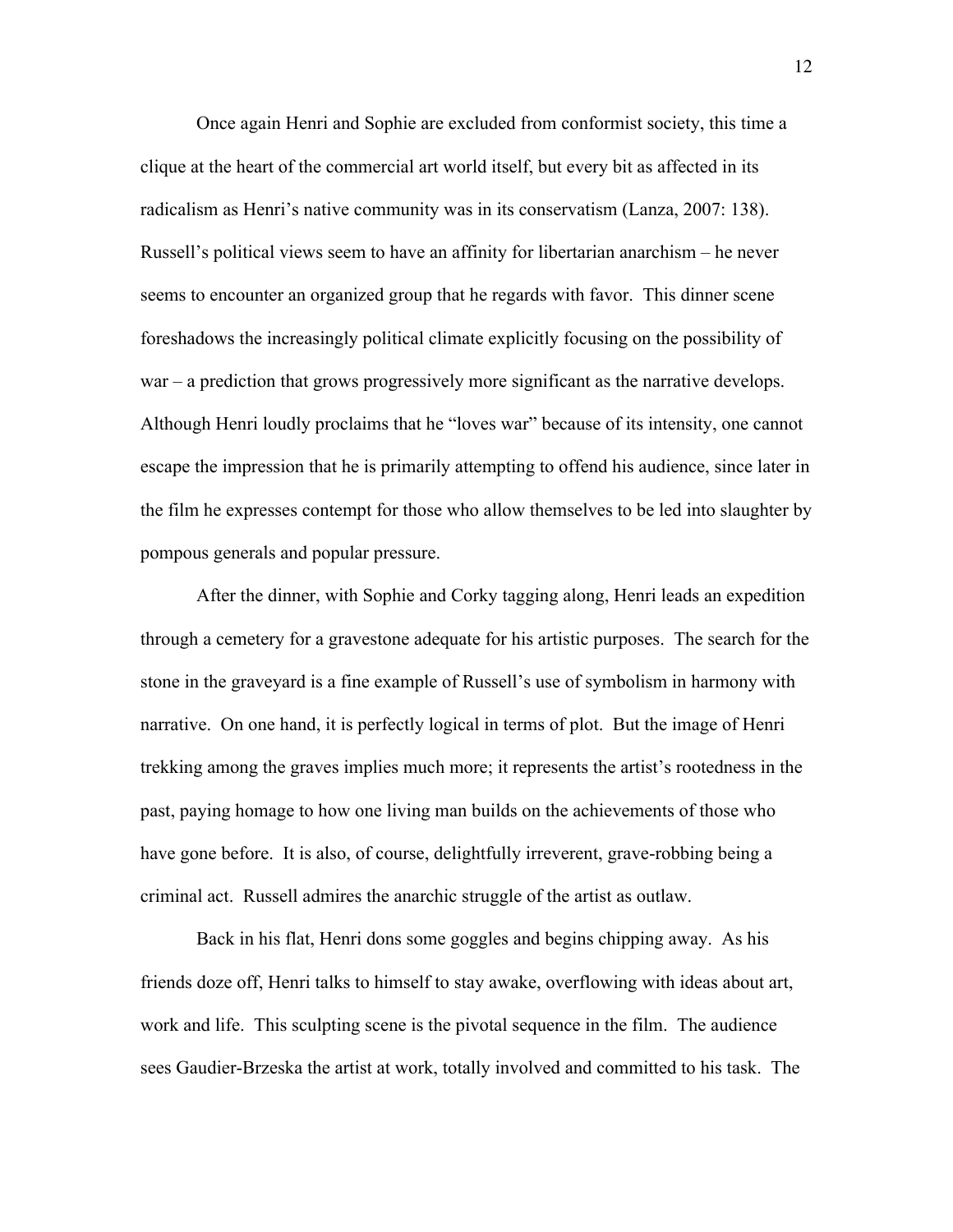choice of a sculptor is perfect to serve Russell's purpose in demystifying art. Henri's genius is, in Edison's famous formula, one percent inspiration and 99 percent perspiration: hard, sweaty, physical labor. Yet the mystical effect remains: as Henri says, "A man must see what he wants in the stone before he opens the stone. And yet unless you let the stone influence you, unless you let it lead you in, you are lost." Corky's presence at this central event must be noted; with the celibate lover and his effeminate patron, Henri has in a sense two surrogate parents in attendance during his central creative act.

When the actors cannot move, Russell moves the camera. As Henri stands chiseling and sermonizing, the camera slowly dollies around him, viewing him from every possible angle. Just because there is so much talk and so little action, everything in these shots is designed to contribute to a visual dynamism. The angle of Henri's body contrasts with the lines in the brick ceiling; the camera begins at eye level and progressively lowers to more extreme angles. The dim lighting creates a strong sense of texture of the stone; the backlight makes the artist a towering figure, half in darkness, half in light: another clever merging of diagesis and metaphor.

Even as Henri seems to be speaking continuously, we see the sculpture materialize from shot to shot, beginning as a blank stone and ending up as a finished piece, through a series of invisible ellipses. The incessant tapping of the chisel on the stone sets the pace of Henri's monologue, driving it on with increasing force, echoing the rhythms of Sophie's chopping vegetables in the earlier sequence in her apartment. When Shaw fails to keep his morning appointment, Henri lugs the statue to his gallery and angrily heaves it through the window.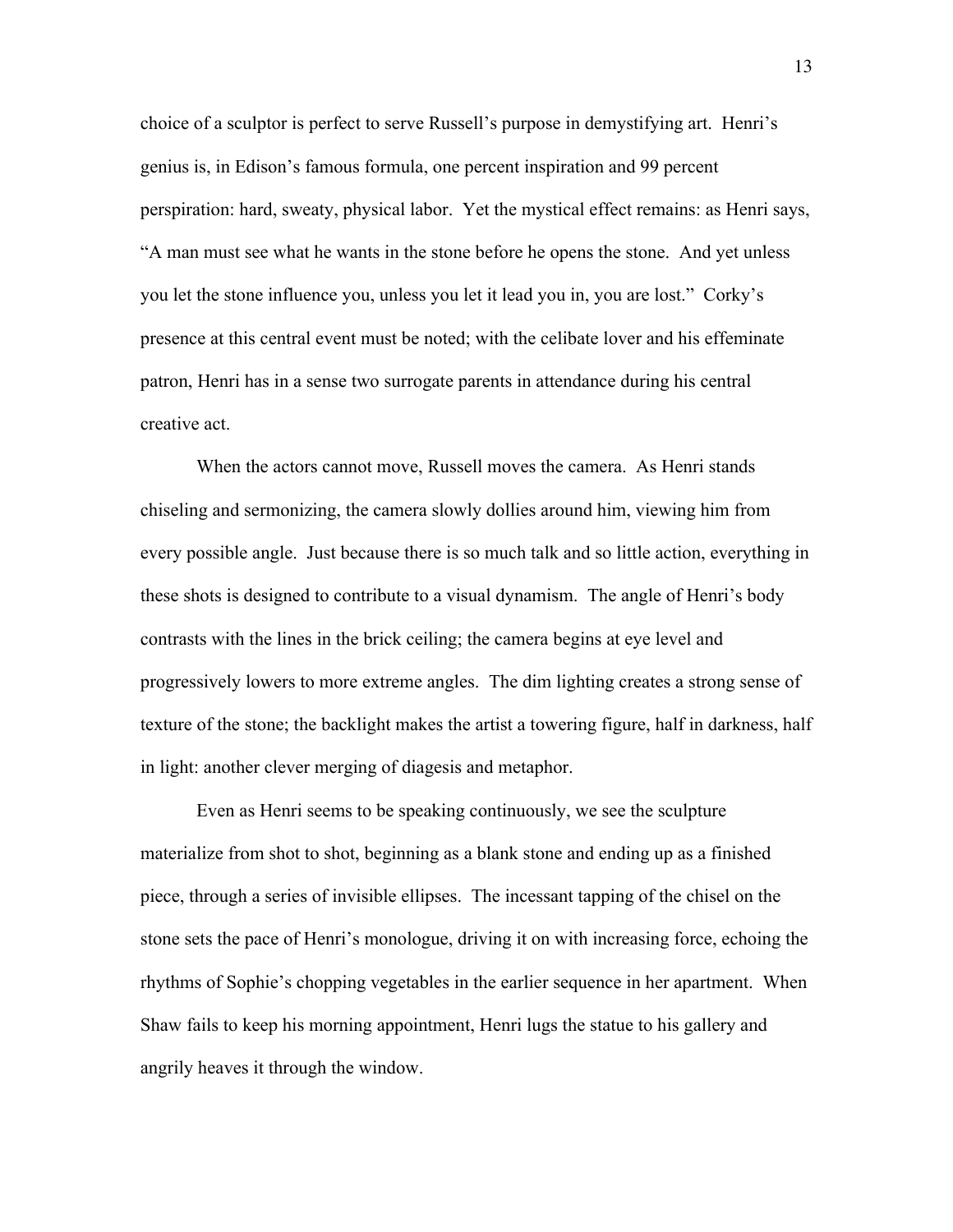Unfortunately, their life in London is leaving Sophie ever more domesticated, doing the cooking and cleaning and no longer speaking of her writing, unhappy over her lot and annoyed by Henri's neglect. Frustrated, she announces her intention to leave for a while. After she departs, Henri takes Corky for a night on the town and encounters radical feminist Gosh Boyle (a young Helen Mirren in her second film) firebombing a public park. Later at the Vortex nightclub, portrayed as a center for avant-garde gatherings, Gosh slashes a poster of Goya's *Nude Maja* (apparently objecting to its sexism) and sings a ridiculous song promoting "votes for women" while Henri jeers leeringly from the audience. He jumps on stage and persuades her to start taking off her clothes while he sings a song. As a reward for their rowdiness, they are both tossed out of the club.

This sequence is perhaps the weakest in *Savage Messiah*. We are not given adequate foreshadowing of Sophie's thoughts about leaving (although potential reasons are obvious), nor a good sense of Henri's feelings or reactions about it. Instead the narrative temporarily loses its personal focus and becomes embroiled in obvious satire. Russell's ambivalent attitudes toward women are represented in his contrasting characterizations of Gosh and Sophie. Gosh is voluptuous and full of energy but her immature egotism and overt sexuality undermine the credibility of her convictions. She dives uncritically into any new cause, from suffrage to art to war. By contrast, Sophie's face is lined and drawn; she has been victimized by life, but retains her independence and integrity. However, neither sustains either her self-awareness or creative productivity.

Russell has little interest in dealing seriously with the theories of Vorticism or their meaning for Gaudier. The expressionist décor of the Vortex club, notably too hip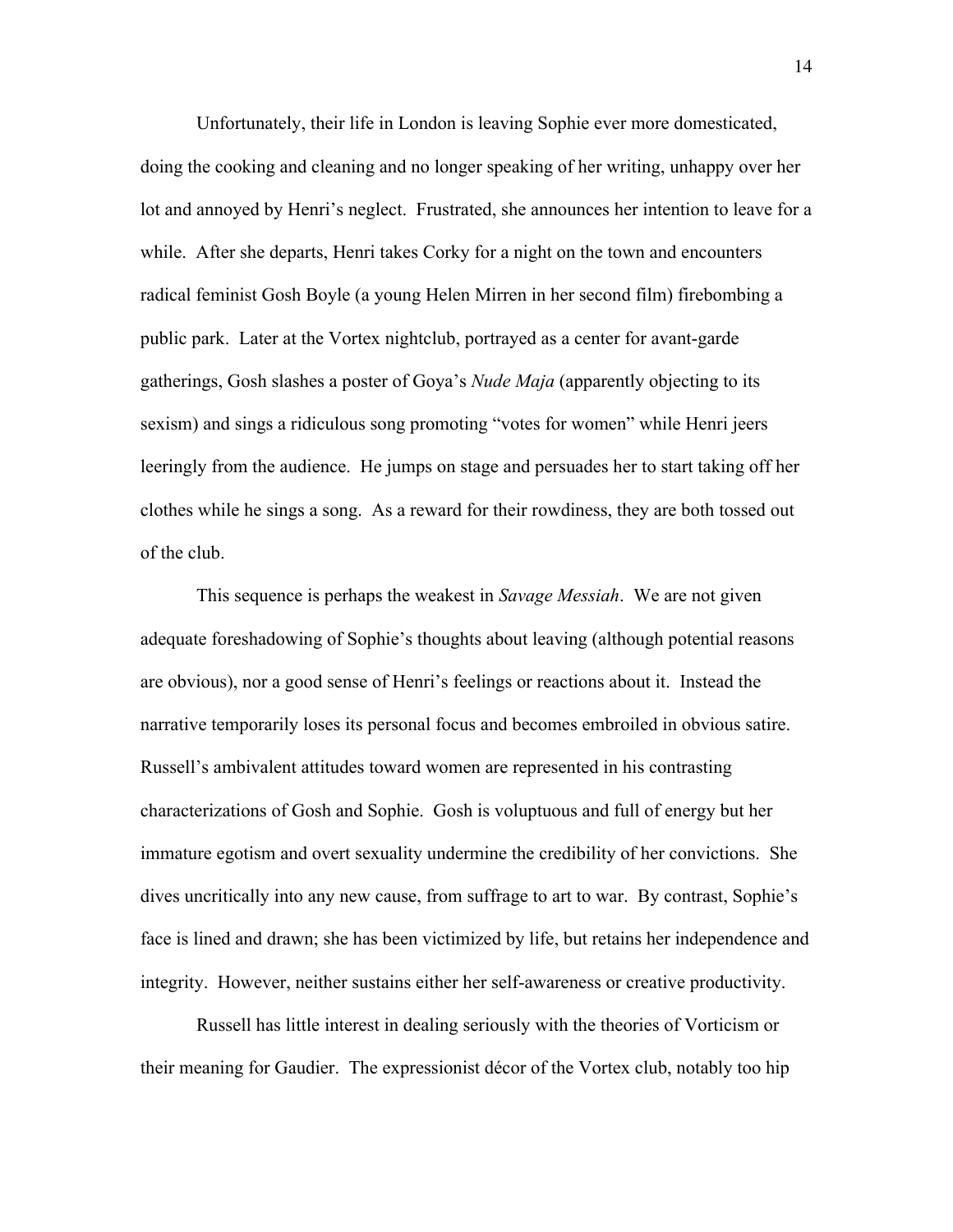for the period, is an example of Russell's use of symbolic anachronism, a technique he downplays in *Savage Messiah* for the most part. The club's angular design is composed of strong primary colors, mostly the reds and blues we have come to identify with satirization of the chic elite, and reminiscent of the expressionist style of *The Cabinet of Dr. Caligari* (Baxter, 1973: 87). It comes as no surprise, therefore, that Corky's dinner guests all frequent the club.

Henri meets Sophie at the train station with a handful of flowers he drops on the tracks, barely avoiding being run over by the train. As a lover Henri is quite a klutz, but Sophie appreciates his gesture. But soon his affection fades, as he becomes impatient that she cannot keep up with him. In earlier tracking shots they moved along together, but now Henri constantly leaves Sophie behind or below him - she has begun to have trouble keeping pace with him. He is intent on walking to the sea, while she merely desires a room to rest for the night.

Together they walk to a stone quarry, where Henri climbs a wall of rocks and looks out to sea in a fit of artistic rapture – another setting reminiscent of Russell's romanticism of the natural world (Williams, 2007: 32). For the third and final time, Henri (through a jump cut) makes a strong and discontinuous upward movement, this time to the top of the quarry. His joy is contagious and Sophie does a dance by herself. He talks of his coming art exhibition and she promises to write a program for him, indicating how much she has subordinated her own creativity to Henri's. Finally they come across a little shack to rest in, but Henri becomes amorous. Sophie feels the stirring of sexual arousal, but after returning a passionate kiss she again becomes unnerved and backs away, mumbling in confusion that she'll marry him "after his exhibition".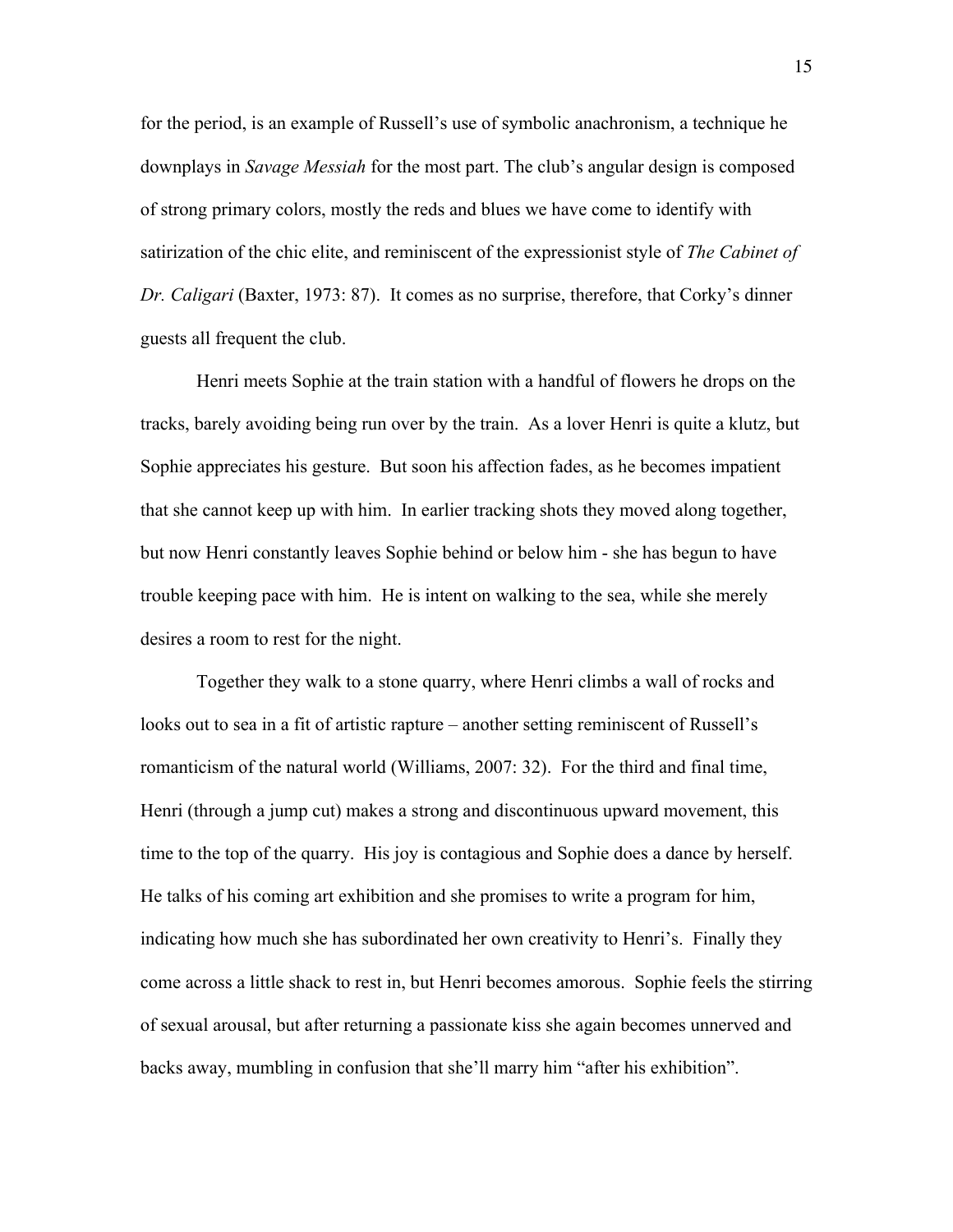Their reunion confirms that nothing has changed in terms of their sexual relationship, and Henri is becoming increasingly impatient and insensitive to her. Here we glimpse most clearly the barrier that prevents Sophie from making a full sexual commitment to Henri: she fears that his success will spoil their love, that he'll leave her when she no longer fulfills his need for "artistic companionship". Despite the macho bravado of Henri's artistic self, as a human being he relies on her emotional support like a little boy (Phillips, 1979: 121). But Sophie rejects vicarious success through him because her independent side is afraid of being engulfed by his energy. This visit to the sea is only their second (and last) excursion from the city to the country. The visit to Henri's parents' home, with their pledge, marked the affirmation of their love. This visit to the sea is the beginning of the end; it is becoming painfully clear that things are not ultimately going to work out between them.

Henri has begun sketching Gosh Boyle in the nude. They descend a palatial staircase, she totally naked, as she rambles on about her artistic pretensions. The "nude descending a staircase" motif employs a classical image for satirical purposes, another example of Russell's ironic irreverence reinforced by Henri's insulting treatment of Gosh. Henri then sculpts her father, the breathing stereotype of a pompous military officer, who verbally abuses Henri as he works. Henri's resentment towards the military is symbolized by his tearing off the clay model's nose – an act of rebellion, perhaps, but token at best. The sculpting of General Boyle is symbolic of the prostitution of the artist to the power elite that even Henri cannot avoid, and also leads the narrative directly into confrontation with the impending war.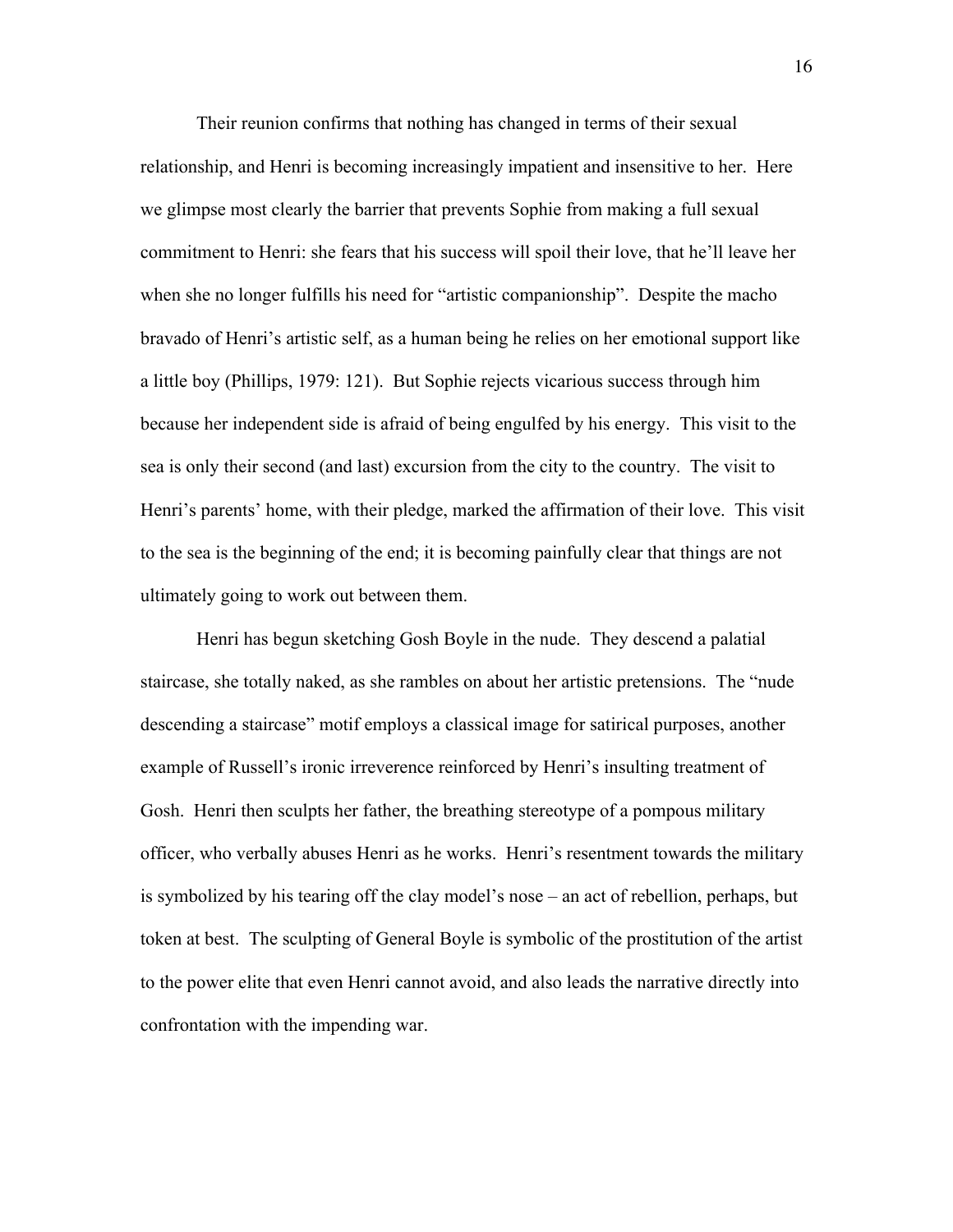Later Gosh enters Henri's railroad flat and mistakes Sophie, who is scrubbing the steps, for a servant. Henri jumps into bed with Gosh – both of them fully clothed, but the implication is clear. Sophie puts up a screen between them and sings loudly to blot out the noise of their passion. Gosh unbuckles Henri's pants while deriding Sophie's dull and puritanical lifestyle, then gets up and leaves. Henri and Sophie then have a tender, tentative reconciliation, but again we see Henri and Sophie's relationship on shaky ground. Despite his obvious scorn for Gosh, the delights of the flesh are becoming harder and harder for Henri to resist.

In this scene, the dynamism of the soundtrack builds to a crescendo through the interplay and layering of monologues. All three characters are vocal throughout the entire scene – Henri with his giggling laughter, Gosh with her preaching, and Sophie with her singing and screaming to drown out Gosh. When Gosh finally leaves and the laughter and singing end, the silence is truly deafening.

In a series of vignettes, Henri's life becomes besieged by society's push towards war. When Henri asks Corky to provide a title for a sculpture and Corky observes - very literally – that he sees a French mortar, Henri contradicts him: "No, call it Bird Swallowing Fish." The artist cannot speak truth to power directly, but conveys his message through metaphor and symbol.

As Henri desperately chips away at his current sculpture, Gosh (now in military uniform) charges him with cowardice and lack of patriotism. Sophie in turn accuses him of irrelevance, of being a parasite living off the rich. He rejects their criticisms, until he reads in a newspaper of the bombing of the Rheims cathedral in France. What finally moves Henri to fight is not an abstract patriotism but the very real vision of his culture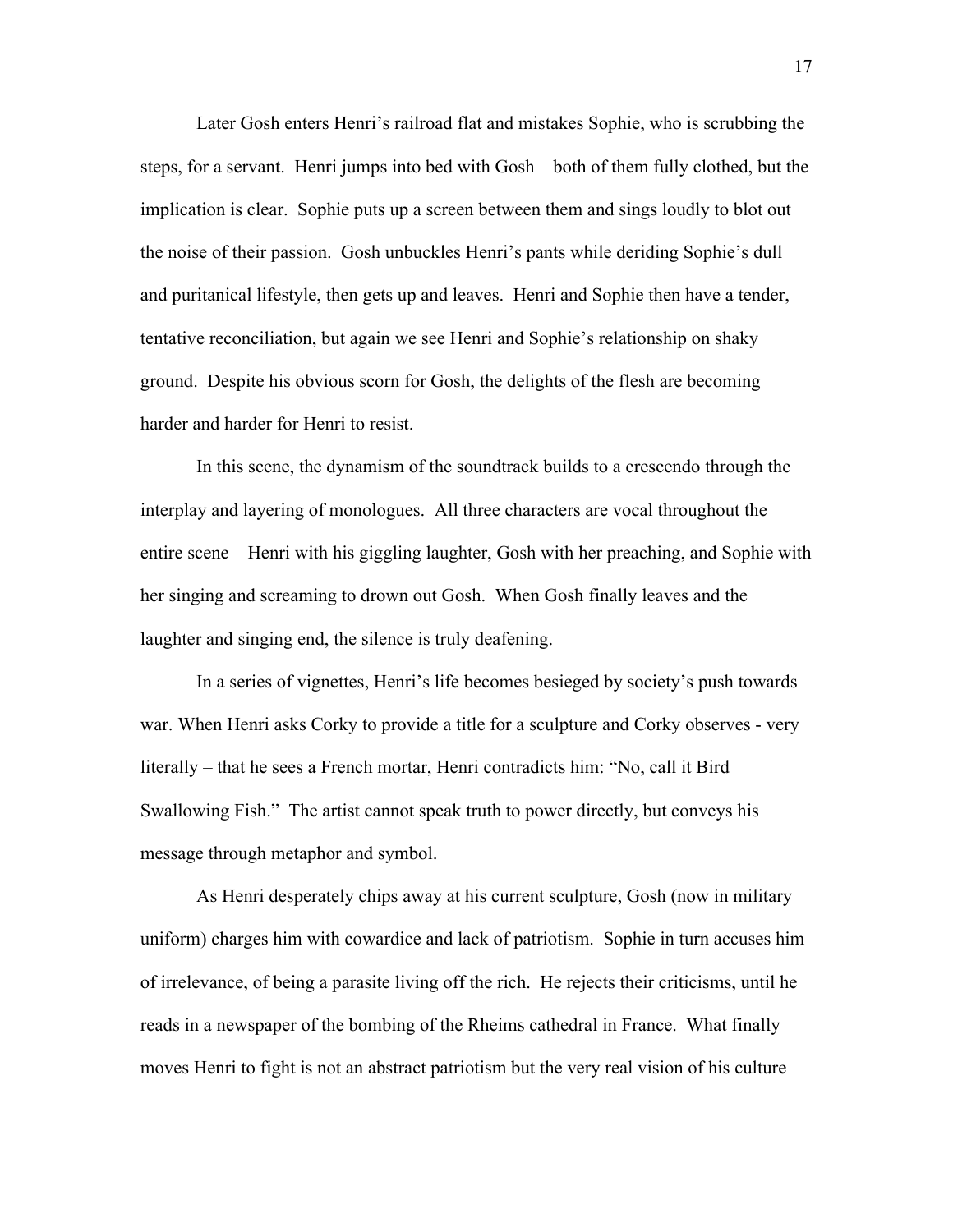being destroyed, particularly its works of art (historically, Gaudier-Brzeska's ancestors were believed to have been builders of the Chartres cathedral).

As Sophie refuses Henri's proposal during their last moments together in the railway arch studio, he is busy pounding nails into crates, ostensibly packaging statues for an exhibition. Russell uses sound effects metaphorically here: on the symbolic level, he is pounding nails into his own coffin, for Sophie's refusal sets into motion the chain of events leading to his enlistment and death. Later, standing below her window, Henri proposes one last time to Sophie, and again she refuses him. His strivings for marriage to Sophie have reached a dead end, and perhaps grasping for some new beginning or fresh inspiration, he departs to enlist in the infantry.

While in the film Gaudier's attitudes towards war appear ambivalent, the actual Gaudier not only fled to England to escape French conscription, but later escaped from jail after returning to France and being drafted, events not portrayed in Russell's film. Thus there is plenty of justification in the historical record for portraying Gaudier as fundamentally opposed to war, although changing circumstances ultimately led him to serve.

Sophie reads Henri's letters from the front and writes him back. Her narration expresses her regret for her rejection of Henri's proposal, saying that she would have married him. At the Vortex club, members of the cultural elite scoff in disdain at the enthusiasm of the accounts in his letters. Russell flexes his expressionist muscles by inter-cutting close-ups of the artistic intelligentsia with close-ups of a dancer, her face adorned with glitter and heavy make-up against a disco-colored background. After listening to Henri's letter about enjoying the war, one critic says, "Whoever wrote that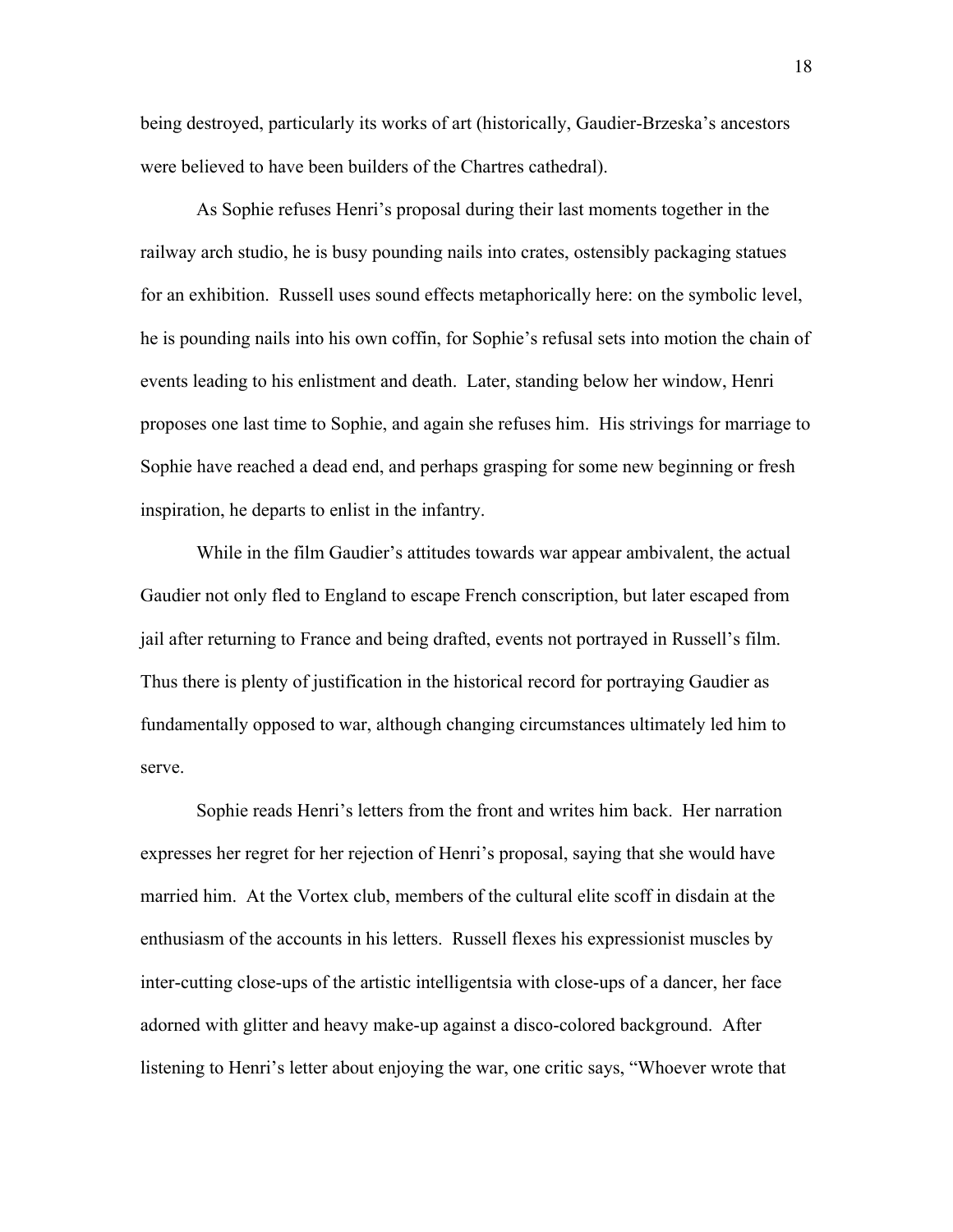should be shot!" Corky replies: "He was…last Thursday." The revelation of Gaudier's death – amidst the sarcasm and disdain of the artistic crowd – could not be more piercing. Sophie weeps.

In a final lyrical montage, Henri's many beautiful sculptures pass before our eyes, as we join the period Victorian gallery visitors and move among them. In the final shot, Sophie stands by an unfinished sculpture below the grating in the railway arch, as outside and above the crowd passes by in celebration of victory in the war.

The presentation of Gaudier-Brzeska's exhibition after his death packs a powerful emotional punch. Essentially a lyrical documentary sequence, it presents his *actual* sculptures, richly beautiful – and what we have been enjoying as fiction suddenly becomes strikingly real. This man really existed, possessed artistic genius, and perished in one of history's futile carnages. As we view what Gaudier-Brzeska created and imagine his potential, the true depth of his tragedy overwhelms the consciousness and drives home a powerful sense of loss.

Russell presents the exhibition through three levels of motion, all evenly paced: first, the slow tracking motion of the camera circling the sculptures; second, the actual turning of the sculptures themselves on rotating stands; and third, the motion of the spectators passing by the works. The editing pace is slow also, allowing us to linger on the fine detail in these magnificent pieces. Russell transforms the most static of situations - pieces of sculpture in a museum – into a graceful, dynamic and beautifullypaced sequence, affording the spectator several moments of meditation to let the full impact of Gaudier-Brzeska's life and death sink in. It is one of the most powerful sequences Russell ever produced, all the more so for its austerity and restraint.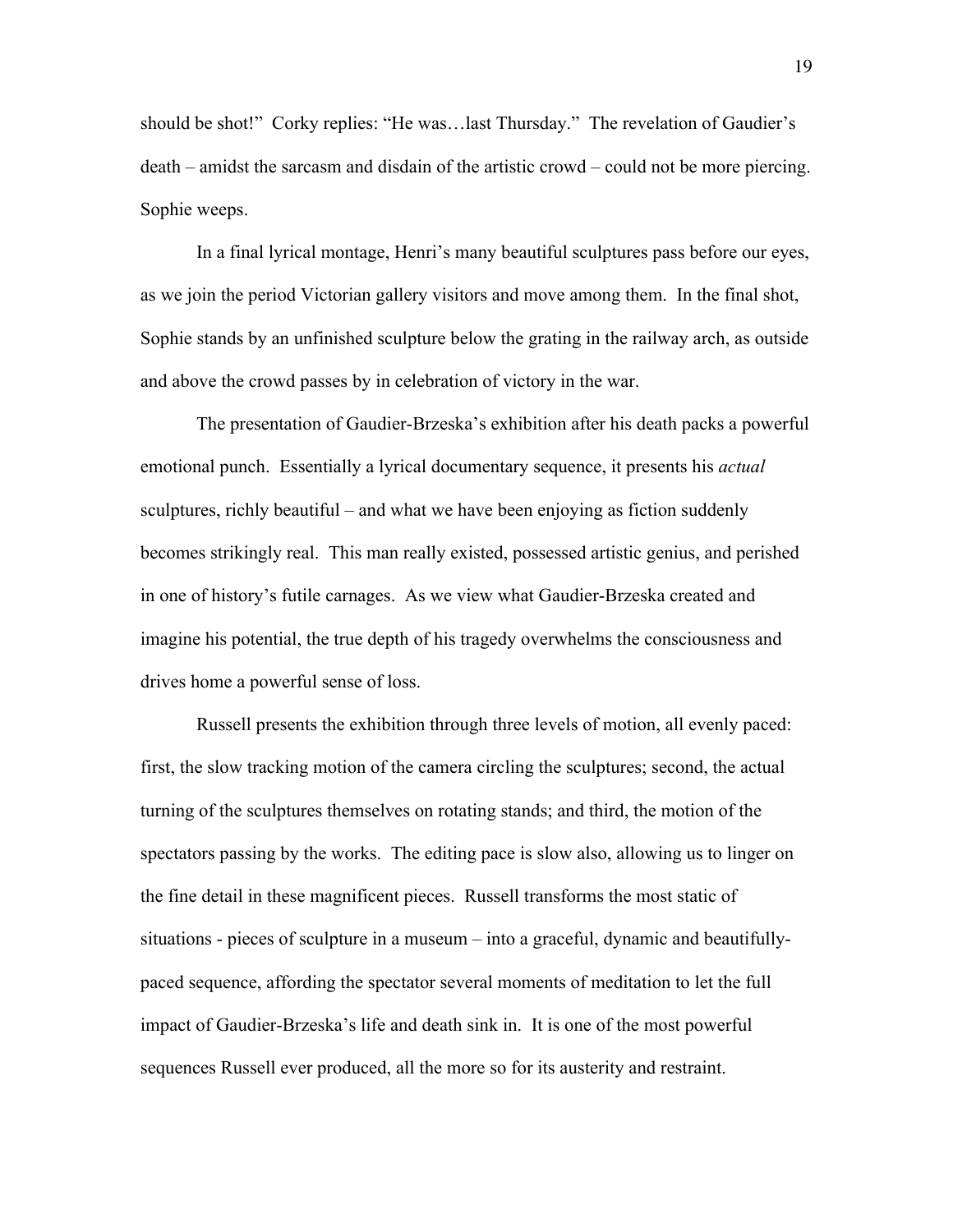No less powerful is the final shot of the unfinished sculpture in Henri's underground studio. We recognize the sketch on the uncut stone, which represents the impenetrable finality of his death: just as earlier he turned a gravestone into a sculpture, so this unfinished work has become his epitaph. This final image also embodies perfectly the balance between symbol and narrative that permeates the visualization of Gaudier-Brzeska's story. Sophie stands by the stone as the crowd passes overhead in joyous celebration, in complete contrast to Sophie's sorrow. The screen is divided into two parts by a diagonal line that splits the socio-political reality above, dominated by light but also by illusion, from the shadowy underworld of the unconscious from which art emerges.

The emotional orchestral swell – one of the few strongly dramatic uses of music in the film – emphasizes the drama of Sophie's heartbroken reaction to Henri's death. Then, after the gentle score during the exhibition, military band music rises and dominates. Russell employs classic selections that are more expressive of the heights of exhilaration and the depths of despair. But it is interesting that Russell plays military band music over the end credits. There is an ambiguity in how this upbeat tempo juxtaposes death and joy; the source of the uplifting mood is the militaristic ethos Henri despised.

Now that we have examined the narrative and some of its aesthetic and structural elements, we are in a position to make some general judgments about how Ken Russell communicates meaning through film. Since Russell is often accused of distorting history in his films, it is important to note that many of the situations in the film, even down to specific lines of dialogue, were lifted directly from the letters in Ede's book. Certainly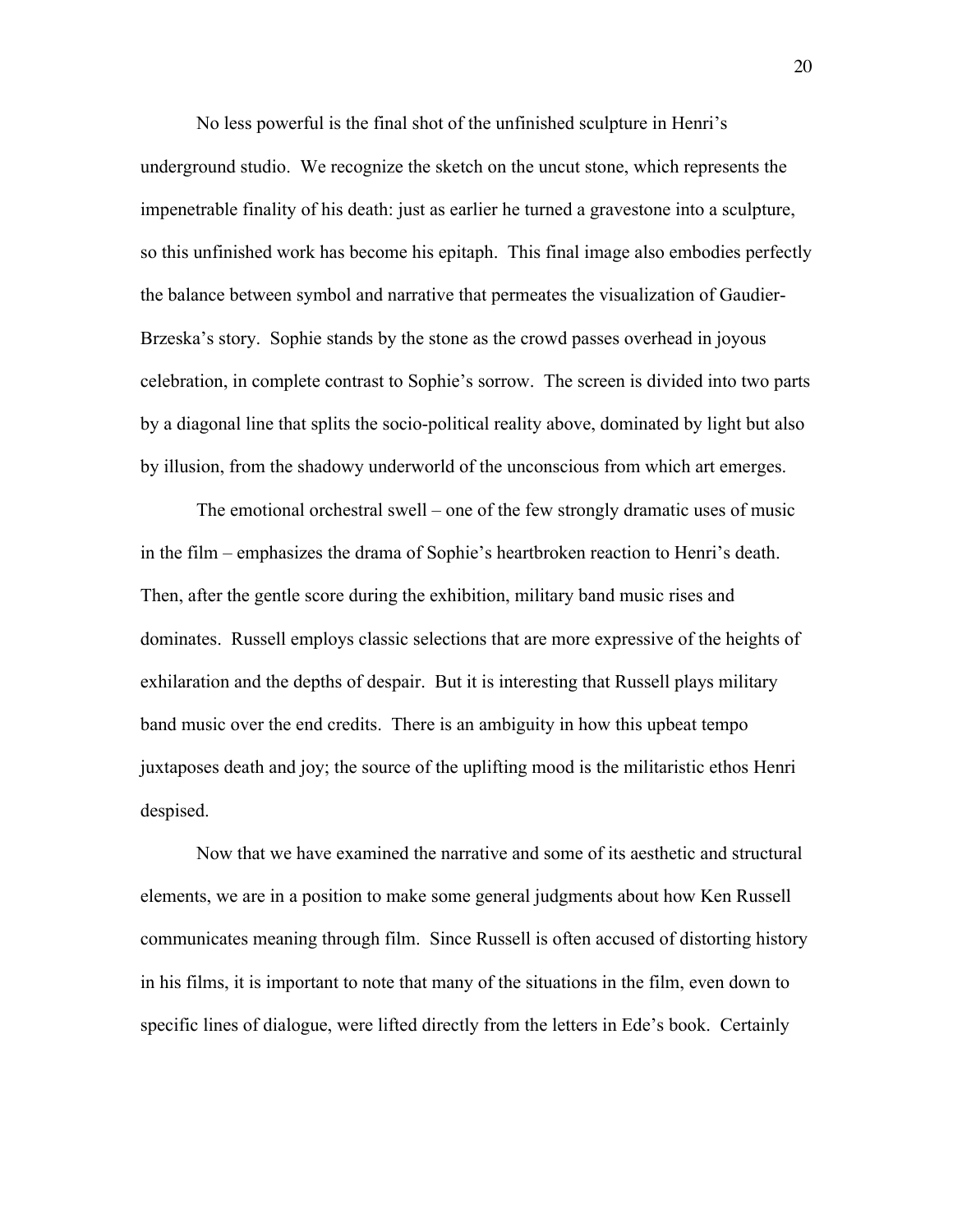events have been condensed for dramatic purposes, but the characters and events are drawn very closely from the meager historical record.

The most evident departure from the book is that the script weighs the emotional tone in favor of Gaudier. Historically, Henri and Sophie were more alike physically and emotionally – thin, sickly and lonely. Antony's portrayal of a robust, extraverted Gaudier presents him in a better light, although the actual Gaudier did exhibit an amazing determination and assuredness (Lanza, 2007: 137). But he also saw himself as supportive of Sophie's writing, a commitment not so evident in the film

While there is nothing in Russell's writings or interviews to indicate a familiarity with Eisenstein's theories of montage, he intuitively attempts to derive conflict from the dialectical opposition of virtually all the elements of graphic composition, movement, editing and sound. Russell plays foreground against background, horizontal against vertical, primary colors against their complements, movement against movement. He even varies the pattern of these contrasts, so that first we are presented with similarities between subjects, then with differences. Henri and Sophie move in one shot together: same speed, same level, same direction. Then suddenly, Henri is up there and Sophie is down there. First affinity, then contrast. The pattern always varies to keep the spectator off balance.

The characters in Russell's films are passionate and desperate, living life at a fever pitch, at the extremes of feeling. They are "romantic idealists struggling against their own personalities in order to achieve a level of existence they regard as higher, more noble" (Dempsey, 1972: 14). In romantic relationships, his lovers are often brought together by their outcast status, often with little else in common. Henri and Sophie are

21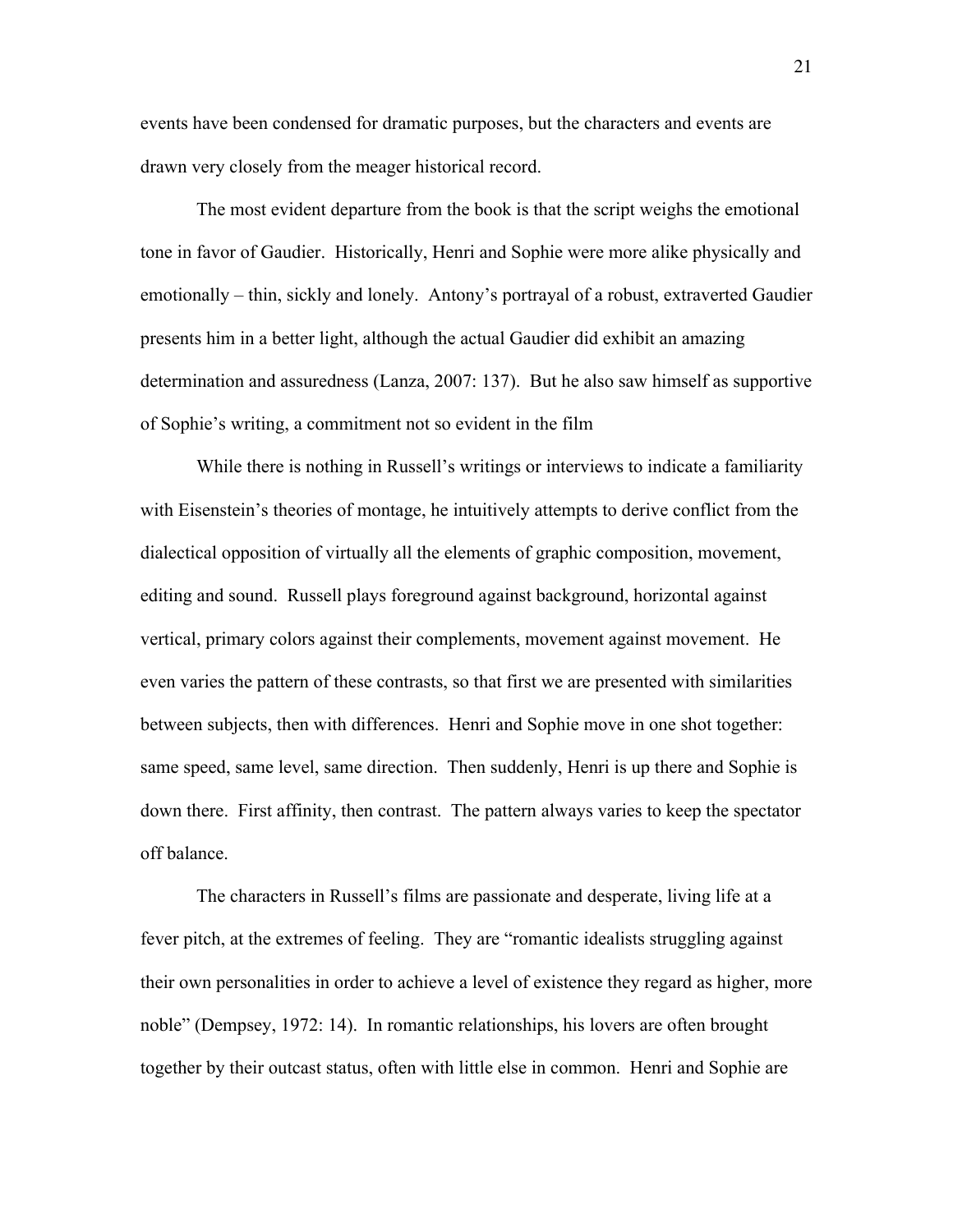the physical and emotional embodiments of the principles of contrast and conflict. The core bond between them is that, although their ideals may alienate them from their peers, they share a sense of purpose which sustains them through their difficulties, and allows them to endure rejection by society, for the most part, with grace and humor and without bitterness.

Many critics accuse Russell as auteur of being "excessive," favoring extravagant images, sounds, and performances, but he is by no means undisciplined as an artist (Dempsey, 1972: 13). The energy level in *Savage Messiah* is not chaotic but highly controlled; the visual treatment matches the emotional content. Sequences are paced evenly, each one designed to advance the narrative with precisely defined exposition of character or plot. Each makes its point economically and moves on, never lingering lest the relentless drive be lost. The fast pace of the dialogue gives the film a compulsive energy and contributes as much to the development of the characters as the words they actually speak (Hanke, 1984:179). The many tracking shots visually convey the restlessness of the characters, and the lighting is often dark and yet warm (Hanke, 1984: 183). The soundtrack also contributes to the dynamism; nearly always we have either dialogue or music, with very little "dead space" or atmospheric sound. Russell constantly addresses either our intellect or our emotions, often both simultaneously.

Similarly, Russell's metaphors in *Savage Messiah* are always completely diagetic. They fall perfectly in harmony with the realistic action of the narrative, but are equally successful as metaphor. Abstract concepts are transformed into visual images through the process known in aesthetic theory as *concrete representability* or *artistic*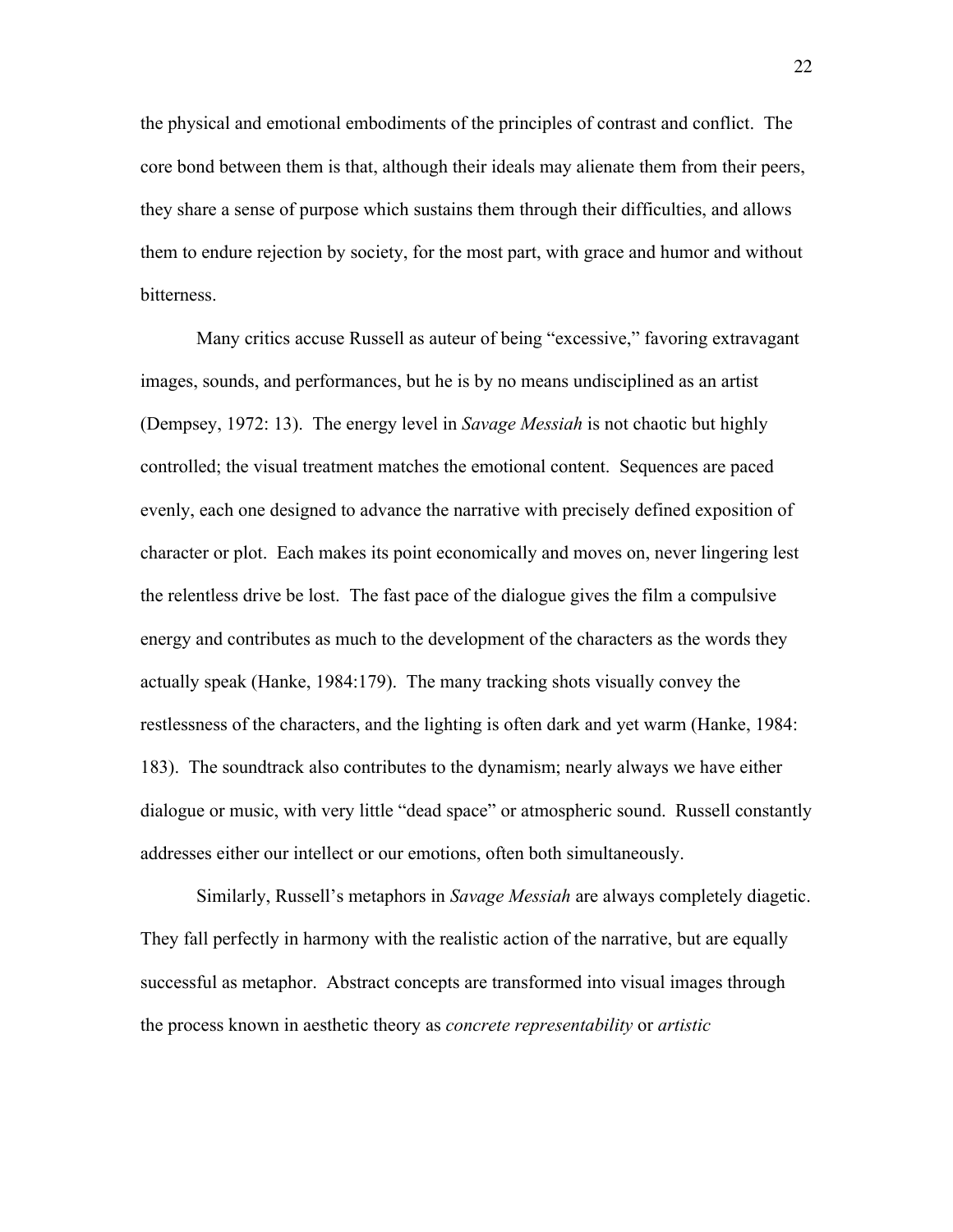*condensation,* embodying complex relationships and themes in visual images, a technique distinctive of the filmic art at its most creative (Williams, 2007: 29).

In an era when the very nature of tragedy has been called into question, *Savage Messiah* stands to remind us that it is still possible. One does not depart the theater with a sense of despair or fatalism, but rather with a heightened appreciation of the human potential for greatness, a sadness at the limits and loss of that potential, and a realization that the very knowledge of inevitable death may be the most empowering incentive to make the most of our creativity during the brief time that we live.